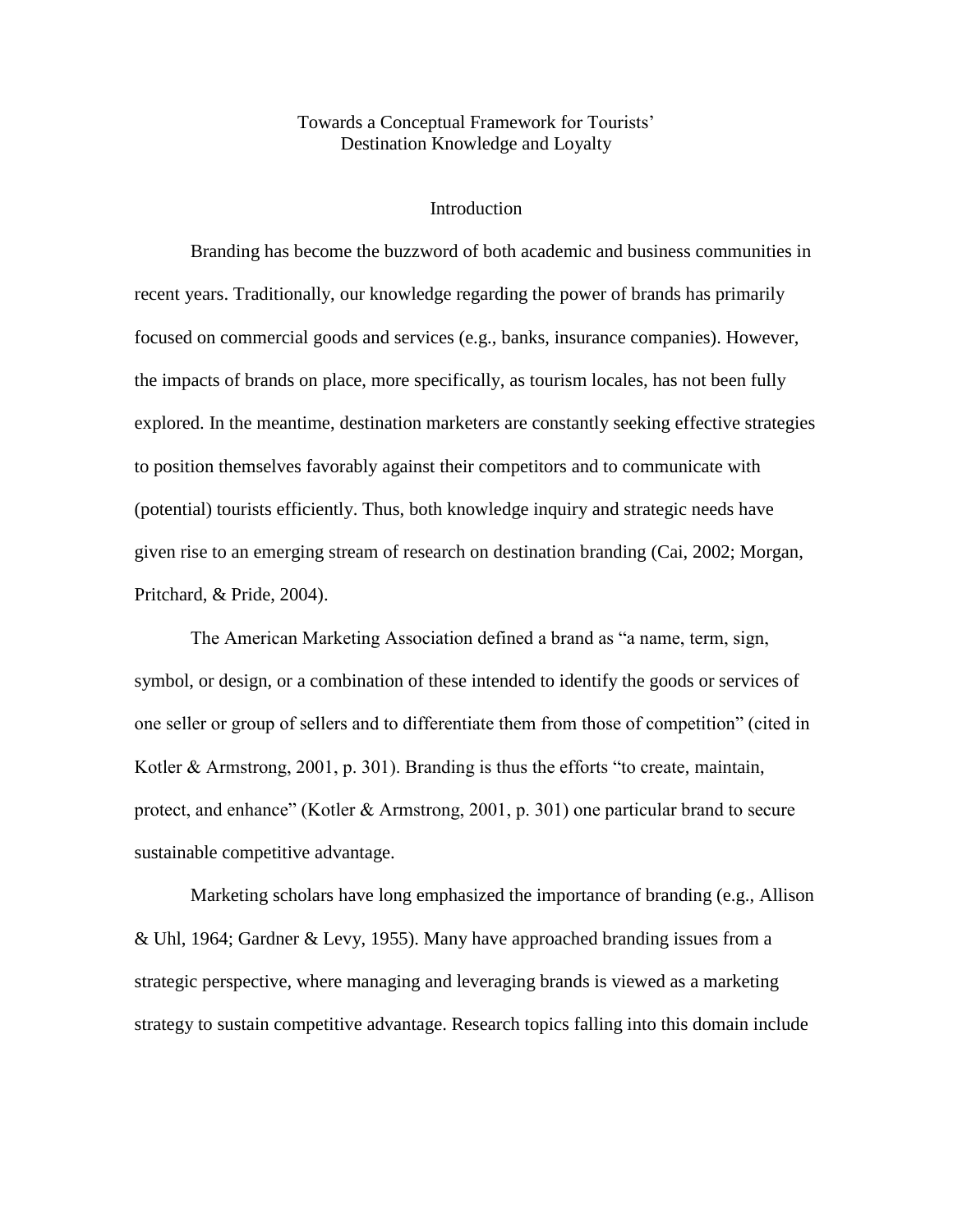the management of brand equity (Aaker, 1991, 1992), brand extension (Broniarczyk & Alba, 1994; Keller & Aaker, 1992), brand personality (Aaker, 1997), and so on.

Another group of researchers have attempted to investigate how customers process, utilize, and respond to brand-related information. Their research questions thus become: (1) What do consumers know about a brand?; and (2) How is this knowledge influenced by and associated with other factors? (Keller, 2003). Along this thread of research, at least two research streams have emerged: customers' brand knowledge, and brand loyalty. While numerous papers have been published on these two respective issues, few studies have investigated their connections beyond intuitive assertions (Aaker, 1992; Lessig, 1973). Even fewer have tried to extend the discussion in a tourism destination context (Cai, 2002), where the "brandability" of destinations has only been recently realized (Morgan et al., 2004). Put simply, in both general marketing and tourism literature, there still lacks discussion on the role of customers" brand knowledge in their loyalty building, despite the apparent conceptual connection. The present paper follows the consumer-based line of brand research, and tries to associate brand knowledge with brand loyalty via a multidisciplinary approach. Of particular interest is the predictive power of repeat visitors' destination knowledge on their future brand choice. Specifically, the purpose of this paper is three-fold:

- To provide a conceptualization of destination knowledge, building on extant branding and destination image studies;
- To discuss the relationship between tourist destination knowledge and loyalty by reviewing and bridging related literature; and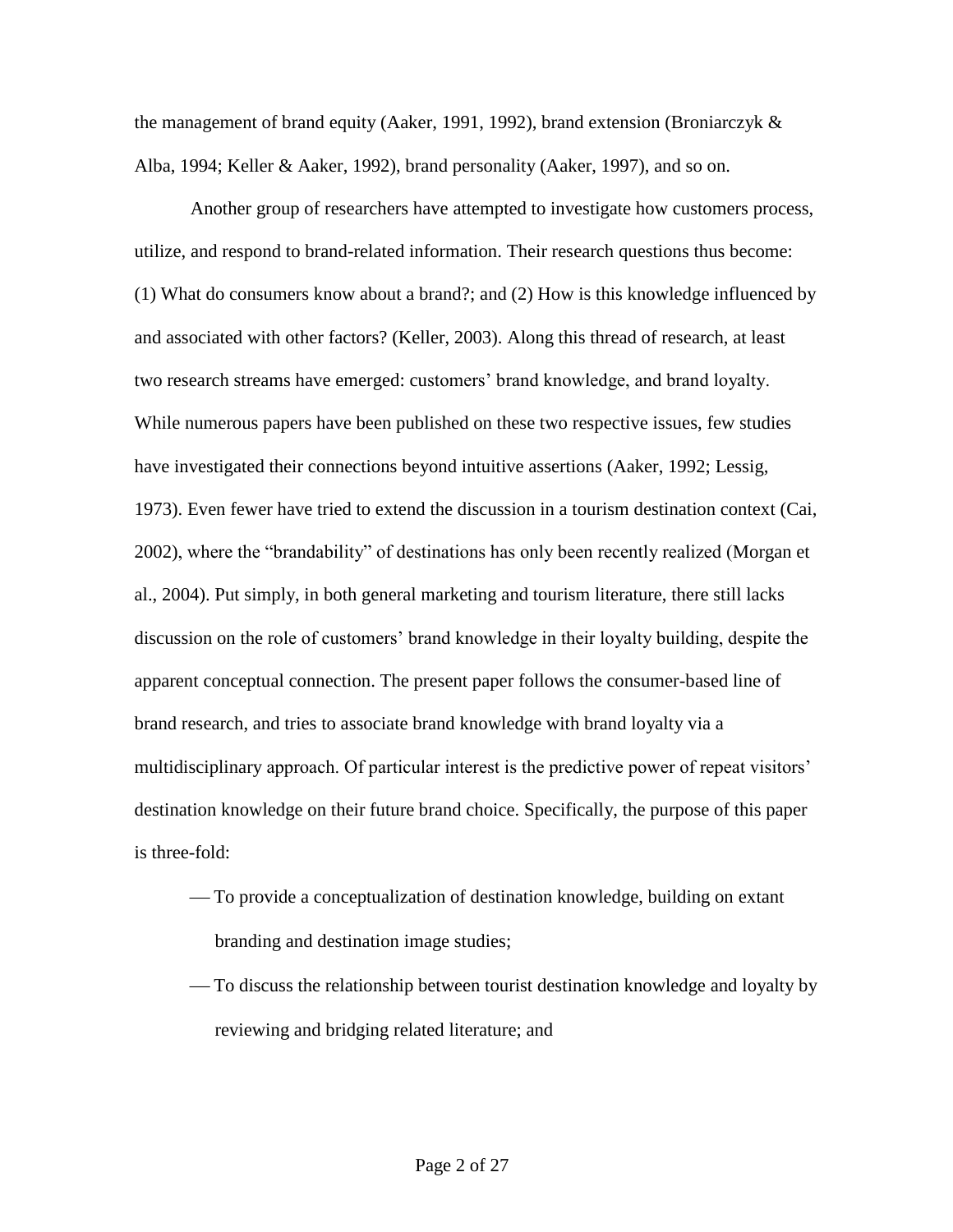To shed some preliminary light on brand knowledge and loyalty measurement and management.

## Conceptual Framework

This section focuses on the conceptual constituents of destination knowledge and tourist destination loyalty. Keller"s (1993) work on customer-based brand equity and extant tourism literature on destination image provide the theoretical foundation for our conceptualization of tourists" destination knowledge. For destination loyalty, the authors also resort to tourism, hospitality, and leisure literature. Figure 1 presents a general framework for the relationship between destination knowledge and destination loyalty. Based on this framework, a model depicting detailed relationships between the two constructs and the interrelationships among their components is proposed.

# INSERT FIGURE 1 ABOUT HERE

Destination knowledge

Keller (2003) defined consumer brand knowledge as all descriptive and evaluative brand-related information stored in a consumer"s memory. He maintained that brand knowledge is multi-dimensional as it incorporates all kinds of personal meaning that consumers associate with a brand. Broadly speaking, this includes brand awareness, attributes, benefits, images, thoughts, feelings, attitudes, experiences, and so on. Brand knowledge is the source and antecedent of brand equity (Keller, 2003), which is "the sum of factors (or 'dimensions') contributing to a brand's value in the consumer's mind" (Konecnik & Gartner, 2007, p. 401).

More specifically, Keller (1993, 1998) conceptualized brand knowledge in terms of two major components: brand awareness and brand image, based on the "associative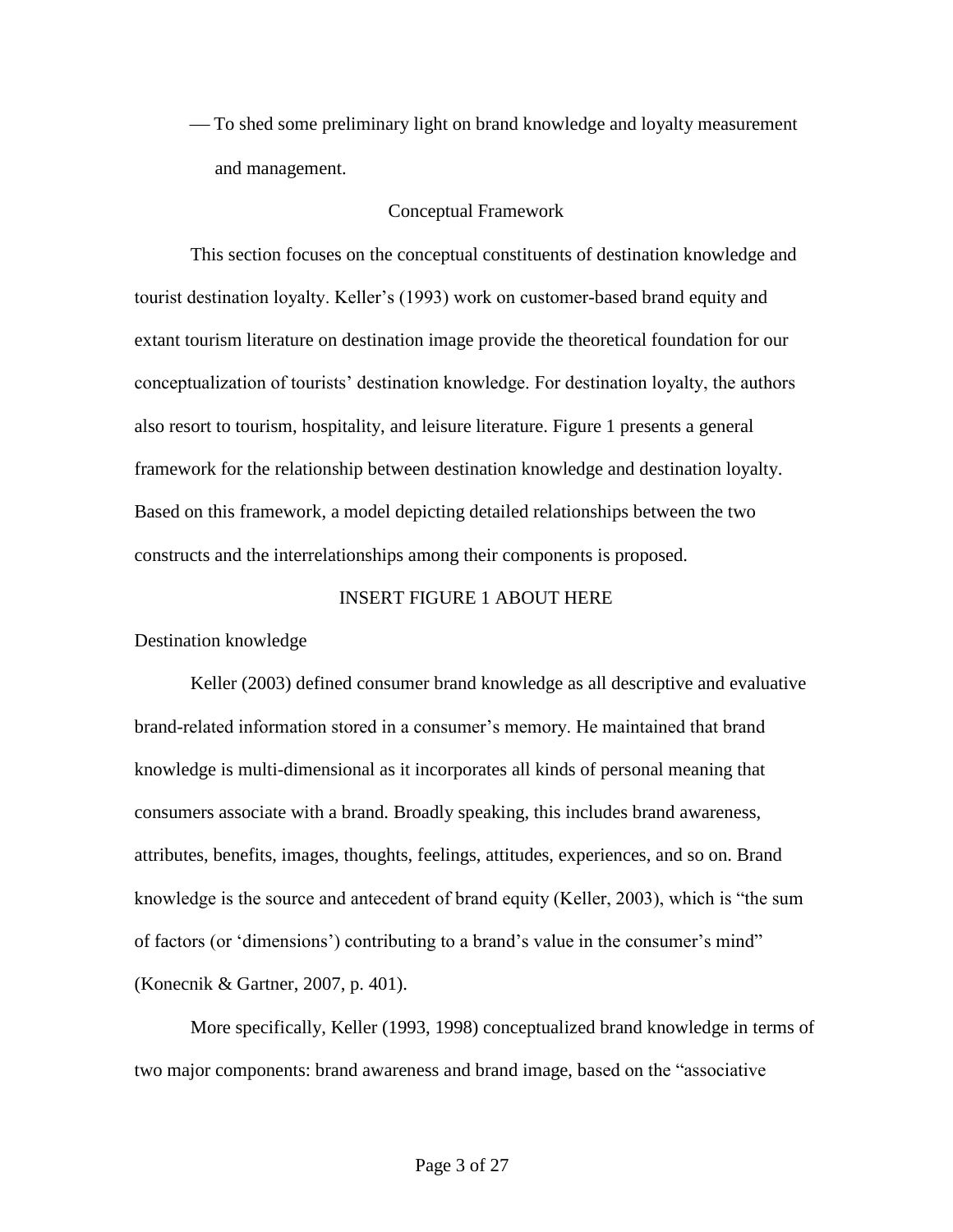network memory model" constructed by cognitive psychologists (Anderson, 1983). Basically, consumers' brand knowledge is considered as part of their long-term memory, which is conceptually modeled as a network with each unit as a node and the connections between nodes as links (Anderson, 1983). Under the guideline of the FRAN ("Free Recall Associative Network") metaphor, a brand (in the form of a name, logo, or other representations) is one node in memory, and brand associations are various informational nodes linked with one brand node (Keller, 1998). Thus, the ease and likelihood of memory retrieval (brand awareness) and the favorability, strength, and uniqueness of the associations between nodes in the memory network (brand image) distinguish brands from each other.

Building on a strong legacy of destination image studies, tourism destination branding research has started to adopt Keller"s conceptualization (Cai, 2002). Consistent with Cai (2002), this paper defines destination branding as the identification and management of a consistent set of brand elements through positive destination image building and awareness creation.

# *Destination Awareness*

Brand awareness refers to "what someone knows or thinks they know about a destination" (Konecnik & Gartner, 2007, p. 403). Destination awareness is not simply whether consumers have heard about a destination, but the likelihood the destination will appear in tourists" destination choice set (Crompton, 1992).

Different brands vary in their brand awareness in terms of both their depth and breadth (Keller, 1998; Hoeffler & Keller, 2002). Depth of brand awareness is represented by how likely a brand element (brand name, logo, symbol, or else) will come to mind and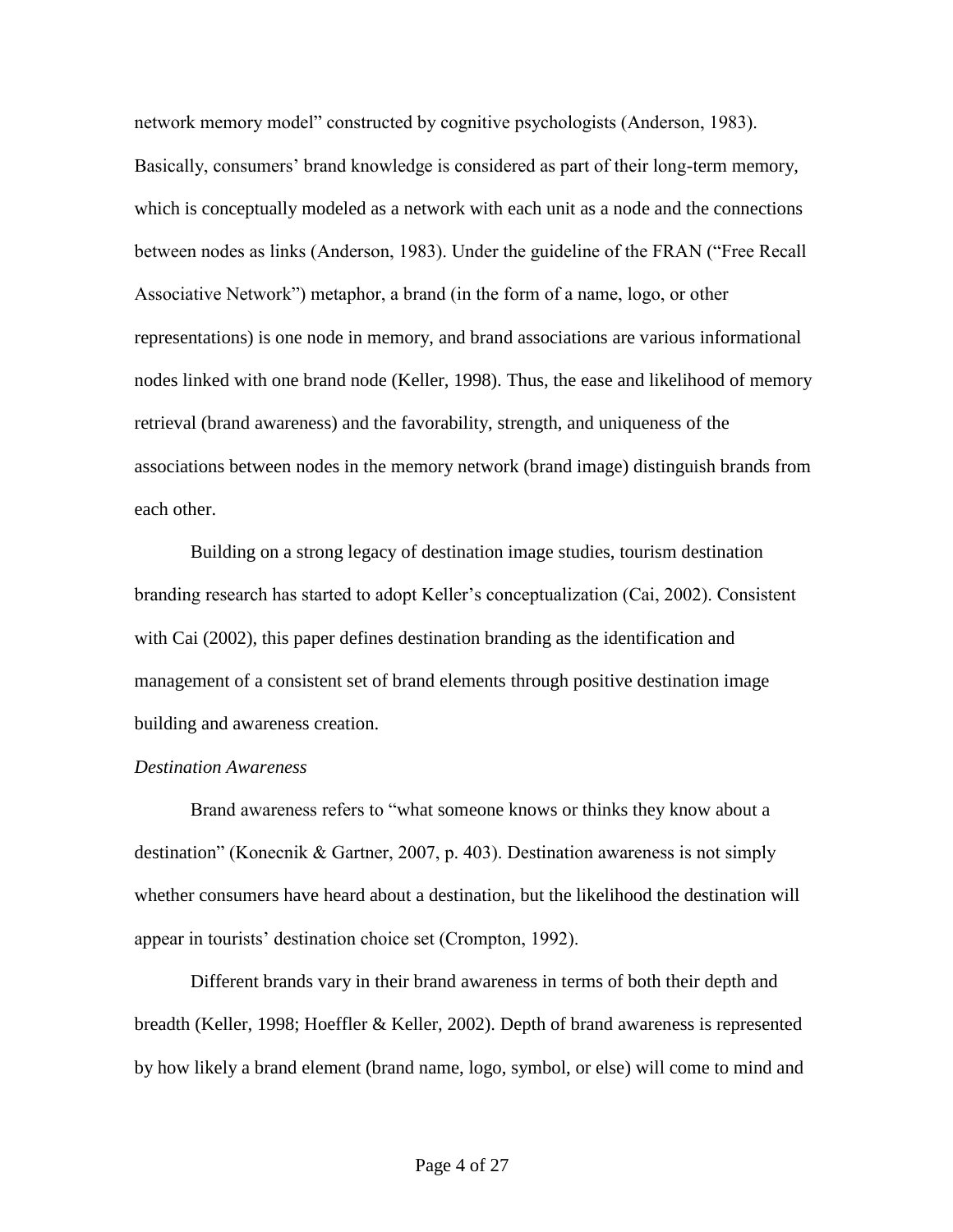the ease of such occurring. Higher depth of destination awareness means potential tourists are more likely to think of a certain destination over others in travel planning. For instance, many American tourists may easily think of Orlando, Florida when planning a family vacation. The breadth of destination awareness, on the other hand, is the range of travel purposes in which the destination name may come to mind (Keller, 1998). Higher breadth of brand awareness means potential tourists will think of certain destination across a variety of settings whenever appropriate. For instance, Las Vegas may appear in the consideration set of tourists who are planning a gaming tour, a gourmet tour, a conference and convention tour, a shopping tour, etc.

According to Keller (1993), a high-level brand awareness is related to at least three things: (1) the representativeness of the brand in its product category (i.e., when customers think of one product, how likely they will think of that particular brand); (2) the membership of the brand in consumers' choice set when making a purchase decision (i.e., whether that brand is one of a pool of consumers' brand options under consideration), and (3) the formation and strength of brand association in image building (i.e., brand awareness provides the possibility of image formation).

Some tourism researchers have adopted the concept of brand awareness in their studies. For instance, Ritchie and Smith (1991) reported dramatically increased levels of awareness and a substantially modified image of Calgary because of the 1988 Calgary Olympic Winter Games. Other scholars have also explored the role of destination awareness in travelers" decision making processes (Oppermann, 1998; Woodside & Carr, 1988).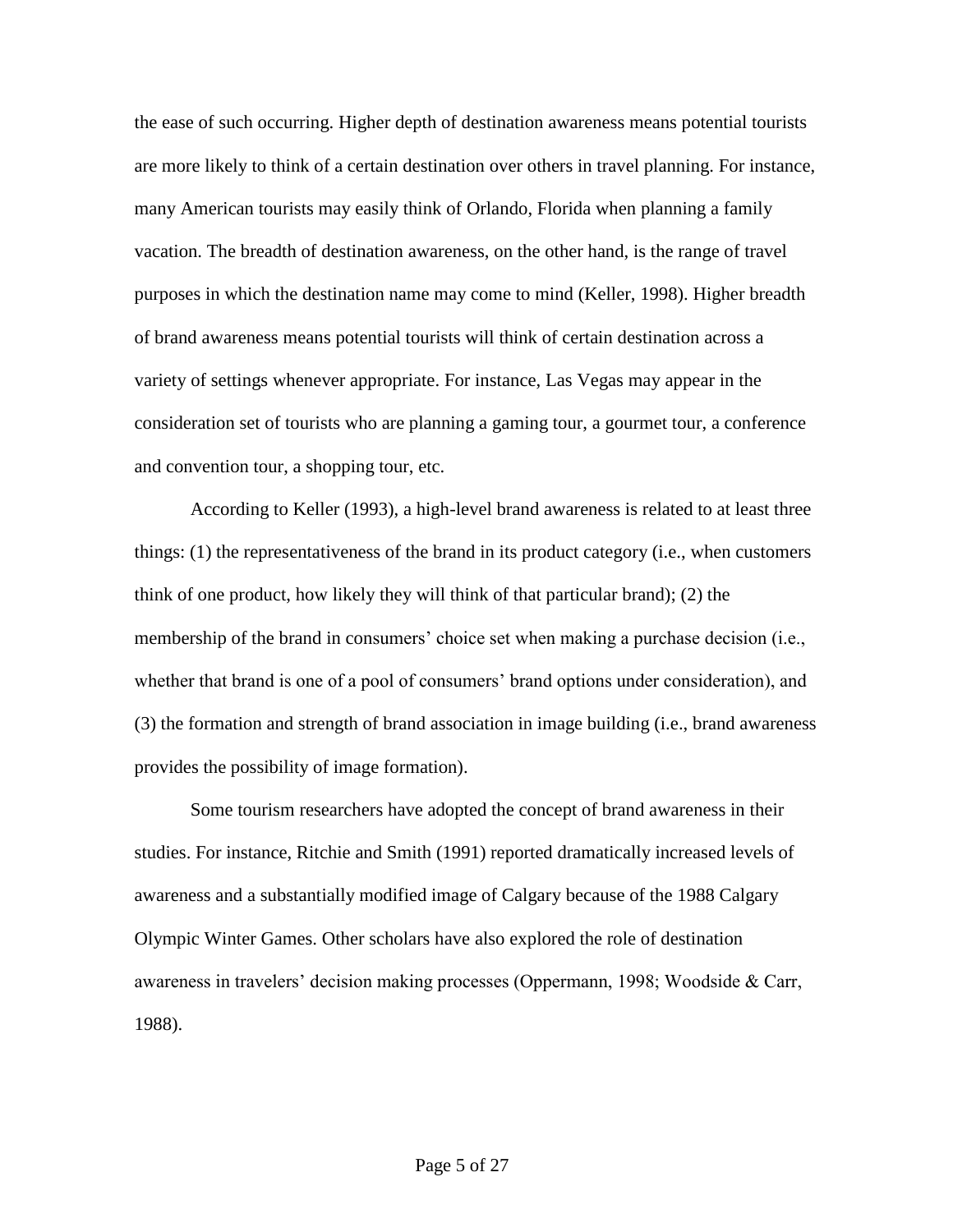### *Destination Image*

Keller (1993, p. 3) defined brand image as "perceptions about a brand as reflected by the brand associations held in consumer memory", while brand associations are in turn defined as "the other informational nodes linked to the brand node in memory and contain the meaning of the brand for consumers." He further pointed out that there exist three major categories of brand associations: attributes, benefits, and attitudes. Brand attributes are descriptive features characterizing a product. Brand benefits are the personal values and meanings attached to the attributes, and brand attitudes are consumers" overall evaluations of a brand.

As indicated earlier, tourism destination image (TDI) have drawn substantial research attention in the past three decades (Cai, 2002; Gallarza, Saura, & Garciaet, 2002; Ritchie, 1996). Although little consensus has been reached on the definition of TDI, most researchers seem to agree that destination image is the overall perception/impression of a place (Ahmed, 1996; Bigné, Sánchez, & Sánchez, 2001). For instance, Fakeye and Crompton (1991, p. 10) maintained that image is "the mental construct developed by a potential visitor on the basis of a few selected impressions", and it is "the total perception of the destination…" Despite the lack of cognitive psychology connotation, this view loosely mirrors Keller's definition of brand image. It can thus be argued that tourism and marketing scholars share similar thoughts on what image is.

Interestingly, conceptualizations of image components similar to Keller"s typology have emerged in the tourism literature. Gartner (1993, p. 193) posited that destination image is "formed by three distinctly different but hierarchically interrelated components: cognitive, affective, and conative." A perusal of this model reveals that this typology is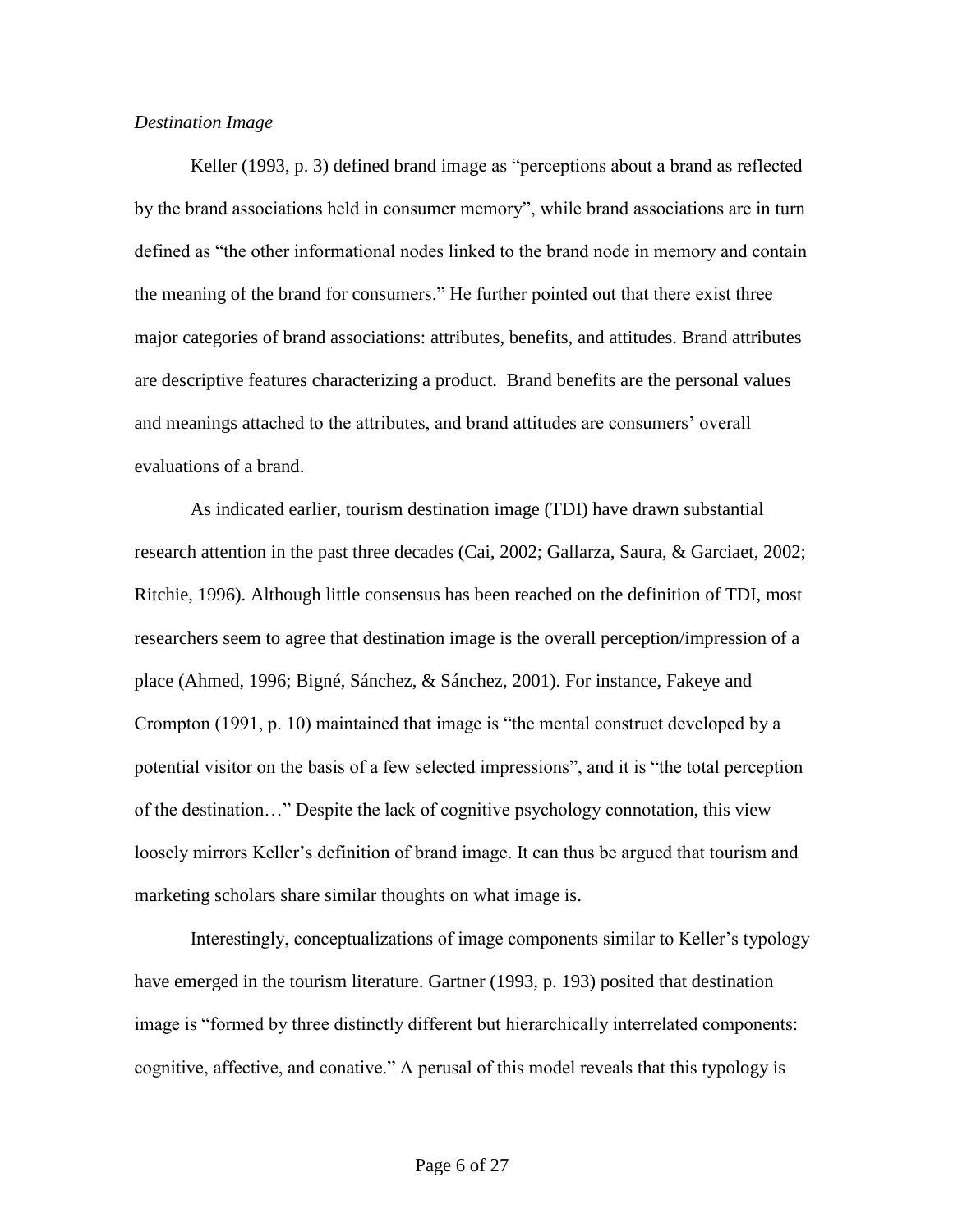parallel to Keller"s attributes/ benefits/ attitudes categories (Cai, 2002), though more consistently and indigenously grounded in the tourism literature. The current paper hence adopted Gartner"s conceptualization of destination image, and divides destination image into cognitive, affective, and conative dimensions. Keller"s brand image conceptualization, as well as other TDI literature will also be considered when necessary, to enrich and clarify Gartner's model

Specifically, cognitive image refers to the beliefs or knowledge about a destination's attributes, whereas affective image is one's feeling and attachment to the destination (Echtner & Ritchie, 1991; Baloglu & Brinberg, 1997). In Gartner"s terms (1993, p. 196), conative image is "analogous to behavior" as it is the "action component" of image. Eventually, the cognitive (beliefs) and affective (feelings) evaluations, and arguably together with the conative evaluations, form an overall image of the destination (Baloglu & McCleary, 1999a).

#### Destination loyalty

Brand loyalty has been an important research issue among marketing scholars for decades, and has received renewed interest in recent years. This is partly due to the emergence of the relationship marketing paradigm (Gronroos, 1994; Sheth & Parvatiyar, 1995). Hospitality and tourism scholars have also prioritized "loyalty" as a subject of special practical importance for research (Iwasaki & Havitz, 1998; Shoemaker & Lewis, 1999).

Loyalty used to be interpreted naively as synonymous with repeat purchase. Day (1969) argued that genuine loyalty is consistent purchase behavior rooted in positive attitudes toward the brand. His two-dimensional (i.e., attitudinal and behavioral)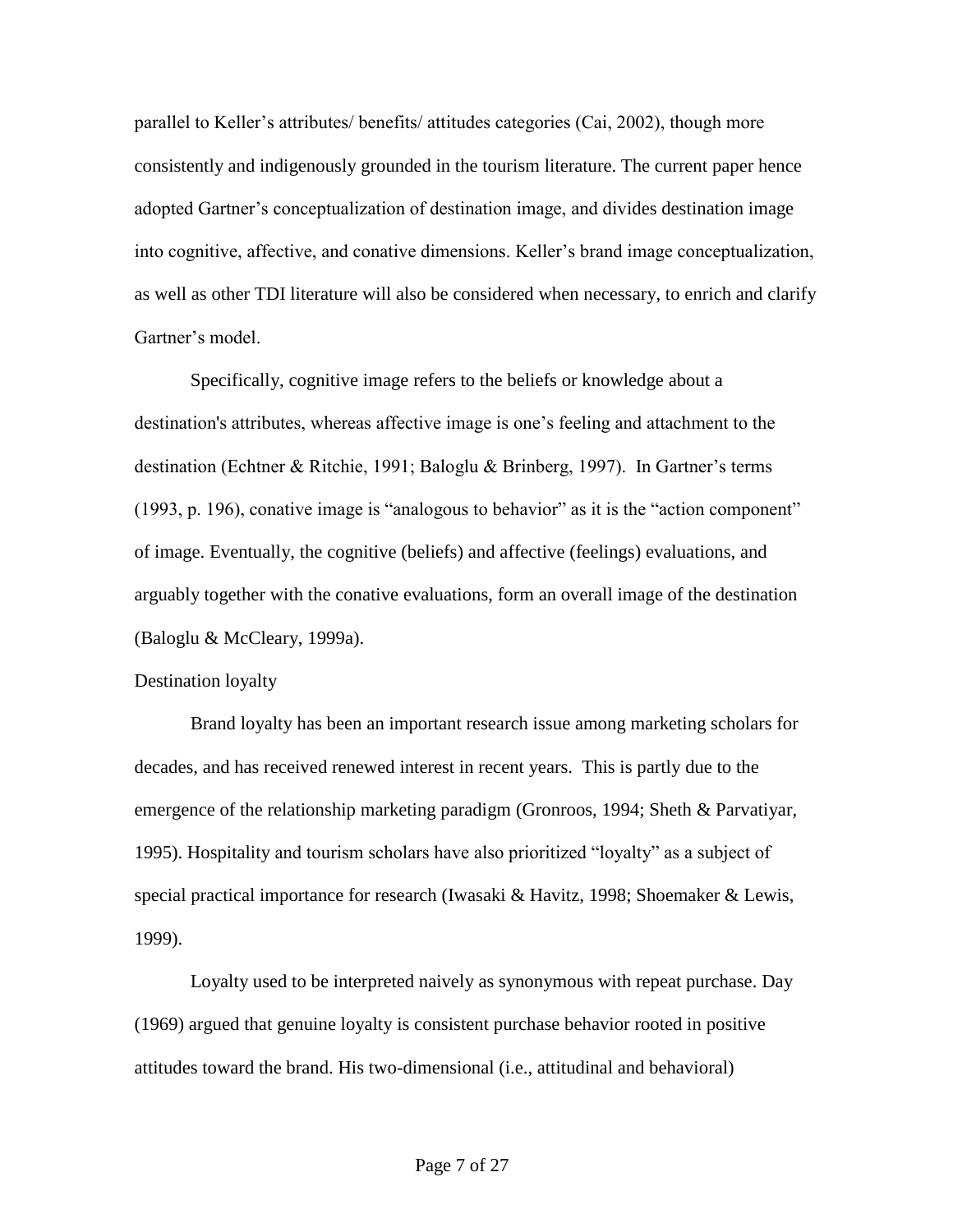conceptualization of loyalty suggested a simultaneous consideration of attitudinal loyalty (the psychological commitment to a brand) and behavioral loyalty (behavioral consistency in using a brand). A number of later researchers operationalized loyalty from this composite approach (Dick & Basu, 1994; Iwasaki & Havitz, 1998; Petrick, 2004; Pritchard, 1991).

In the leisure and recreation field, Backman and Crompton (1991) conceptualized psychological attachment and behavioral consistency as two dimensions of loyalty. Psychological attachment is one"s affective response and general attitude toward a certain brand, whereas behavioral consistency assesses such things as intention of repurchase and intensity of purchase. Based on respondents' score on these two dimensions, four segments of individuals can be found, including low loyalty, latent loyalty, spurious loyalty, and high loyalty. Subsequent tourism and leisure studies have evidenced support of this operationaliztion (Backman & Veldkamp, 1995; Baloglu, 2001). A recent stream of research on tourist destination loyalty (Kozak, Huan, & Beaman, 2002; Niininen & Riley, 2003; Oppermann, 1999) has since adopted this typology.

## A General Framework

The above discussion introduced the composition of brand knowledge and brand loyalty respectively. Previous literature has suggested that brand knowledge, in terms of brand awareness and image, could strengthen brand loyalty (Aaker, 1992; Keller, 1998). For instance, Keller (1993, p. 8) asserted that "high levels of brand awareness and a positive brand image should increase the probability of brand choice, as well as produce greater consumer (and retailer) loyalty and decrease vulnerability to competitive marketing actions." Aaker (1992) maintained that five brand equity assets (brand loyalty, brand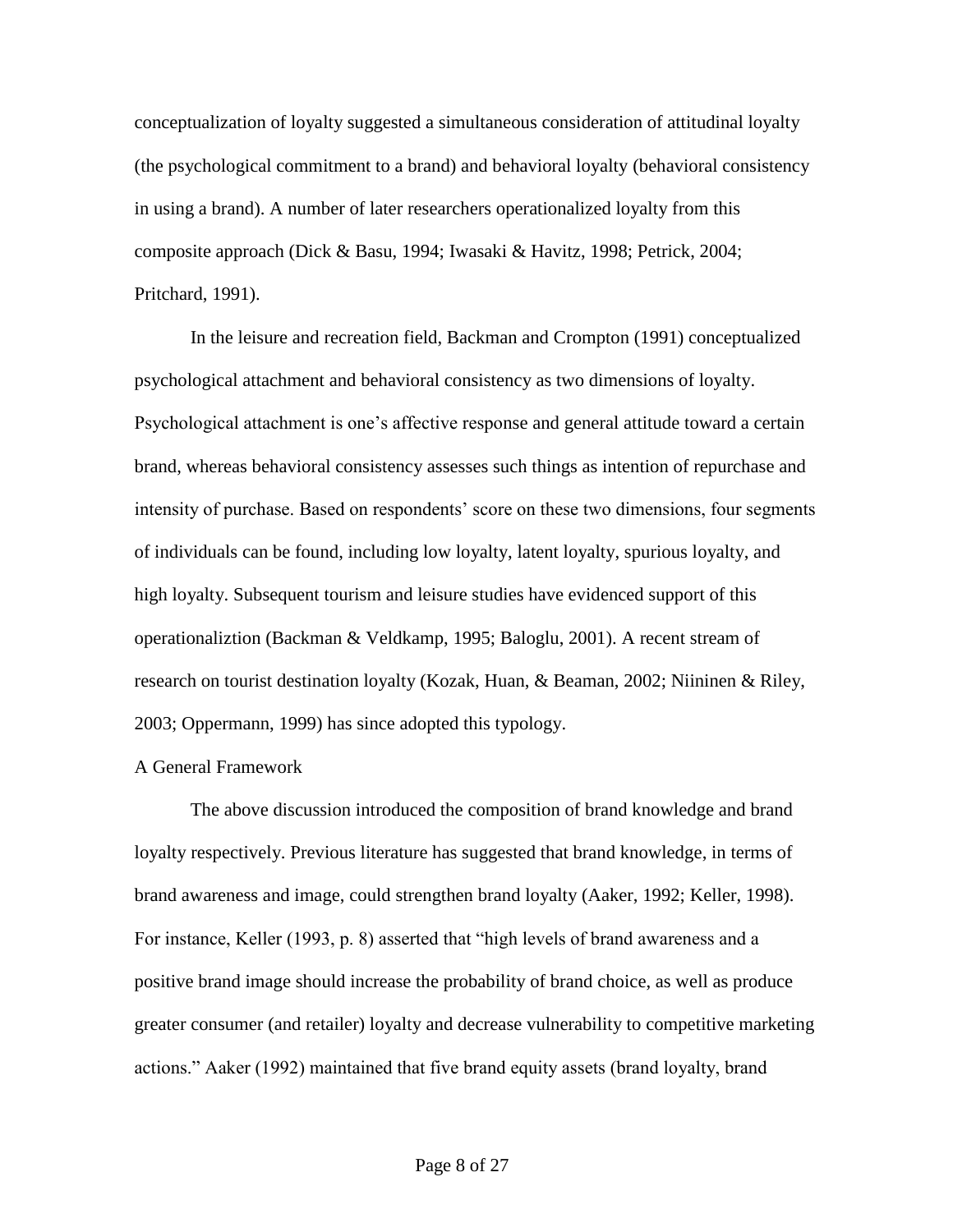awareness, perceived brand quality, brand image/associations, and other proprietary assets) are sources of the value that brand equity creates for brand-owners. He suggested that in some cases (though not always), loyalty can be influenced by or result from brand awareness and brand image, as well as other brand equity assets. A general framework is hence developed based on the linkage between destination knowledge and loyalty (see Figure 1), and the following section will further pursue this idea.

### Proposed Conceptual Model and Measurement

#### Proposed Construct Relationships

Despite the extensive interests on destination image, explaining the dynamic formation process of destination image remains a challenge (Baloglu & McCleary, 1999a; Gallarza et al., 2002). Baloglu and McCleary"s study (1999a, p. 890) supported the idea that an overall image is formed as a result of both perceptual/cognitive evaluations and affective evaluations, although affect was found to serve more likely "as an intervening variable between perceptual/cognitive evaluations and overall image." However, both their conceptual and empirical tests defined destination image as a two-dimensional structure (cognitive and affective), while the conative dimension of image was not included in their investigation.

Despite the controversy on whether destination image is a two-dimensional (i.e., cognitive and affective) or three-dimensional (i.e., cognitive, affective, and conative) construct, TDI researchers seem to have agreed that there exists a hierarchical relationship between different components of image. Research has found that cognitive image establishes a foundation for further affective appraisals, and that both cognitive and affective image lead to overall image (Baloglu & McCleary, 1999a). Additionally, Gartner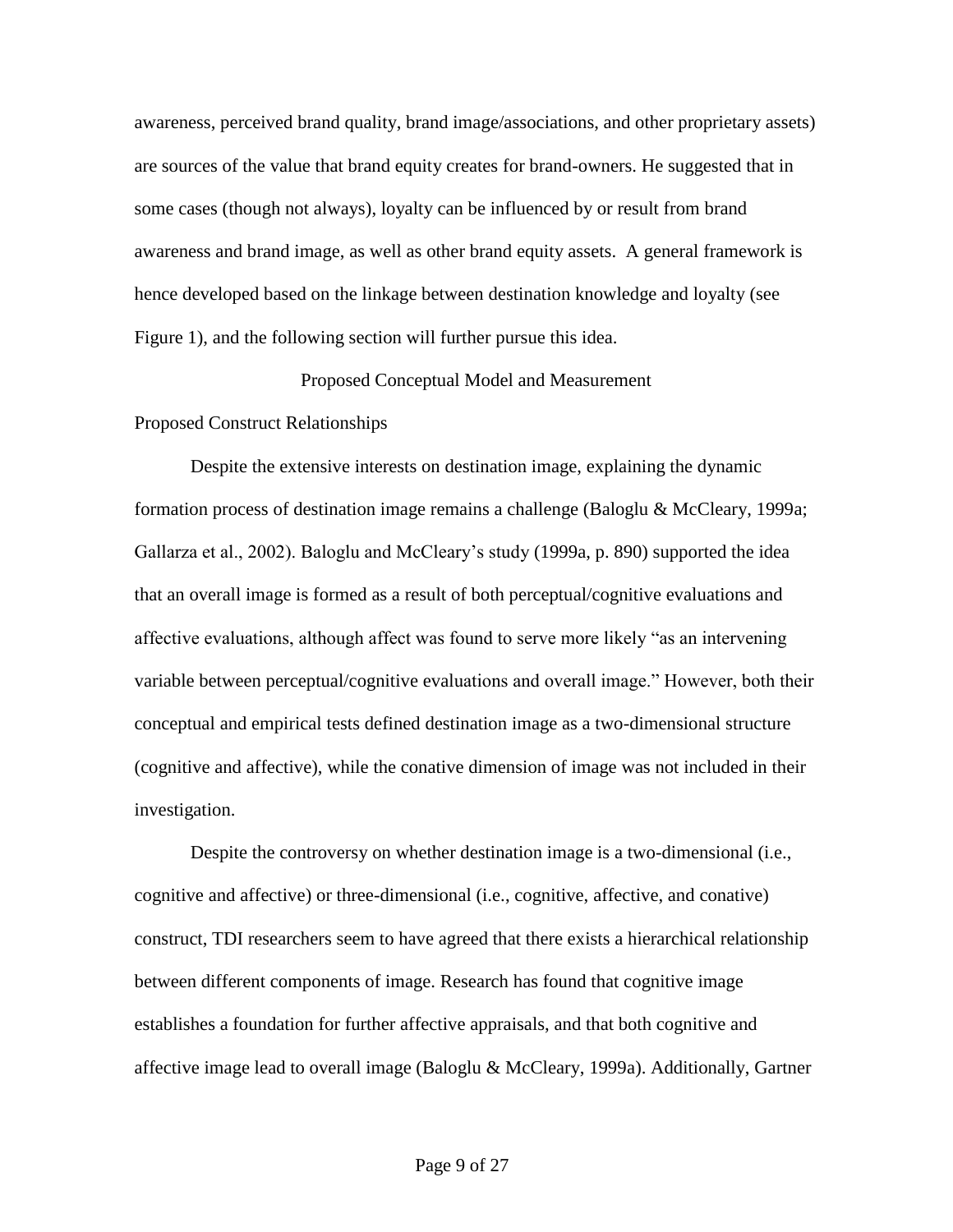(1993, p. 196) postulated that conative image "depends on the images developed during the cognitive stage and evaluated during the affective stage." Following this logic, it is hypothesized that cognitive, affective, and conative images are hierarchically interrelated, with one building on top of the other. More formally,

- *Hypothesis 1a*: Tourists' cognitive image significantly influences their affective image.
- *Hypothesis 1b*: Tourists' affective image of a destination significantly influences their conative image.
- *Hypothesis 1c*: Tourists' overall image is significantly and positively related to their cognitive image.
- *Hypothesis 1d*: Tourists' overall image is significantly and positively related to their affective image.
- *Hypothesis 1e*: Tourists' overall image is significantly and positively related to their conative image.

Empirical tests on this group of hypotheses will, first of all, validate the dimensionality of destination image by structuring the relationship between overall image (a higher-order construct) and its subsections. This may end the debate on whether destination image is a two-dimensional versus three-dimensional construct. Secondly, the results may validate the hierarchical structure of destination image, if it exists at all.

Although extant marketing literature has indicated that enhanced brand knowledge, in terms of high levels of brand awareness and positive image, may contribute to increased brand loyalty on an overall level (Aaker, 1992; Keller, 1998), empirical tests of the relationships between brand awareness, image, and the dimensions of brand loyalty are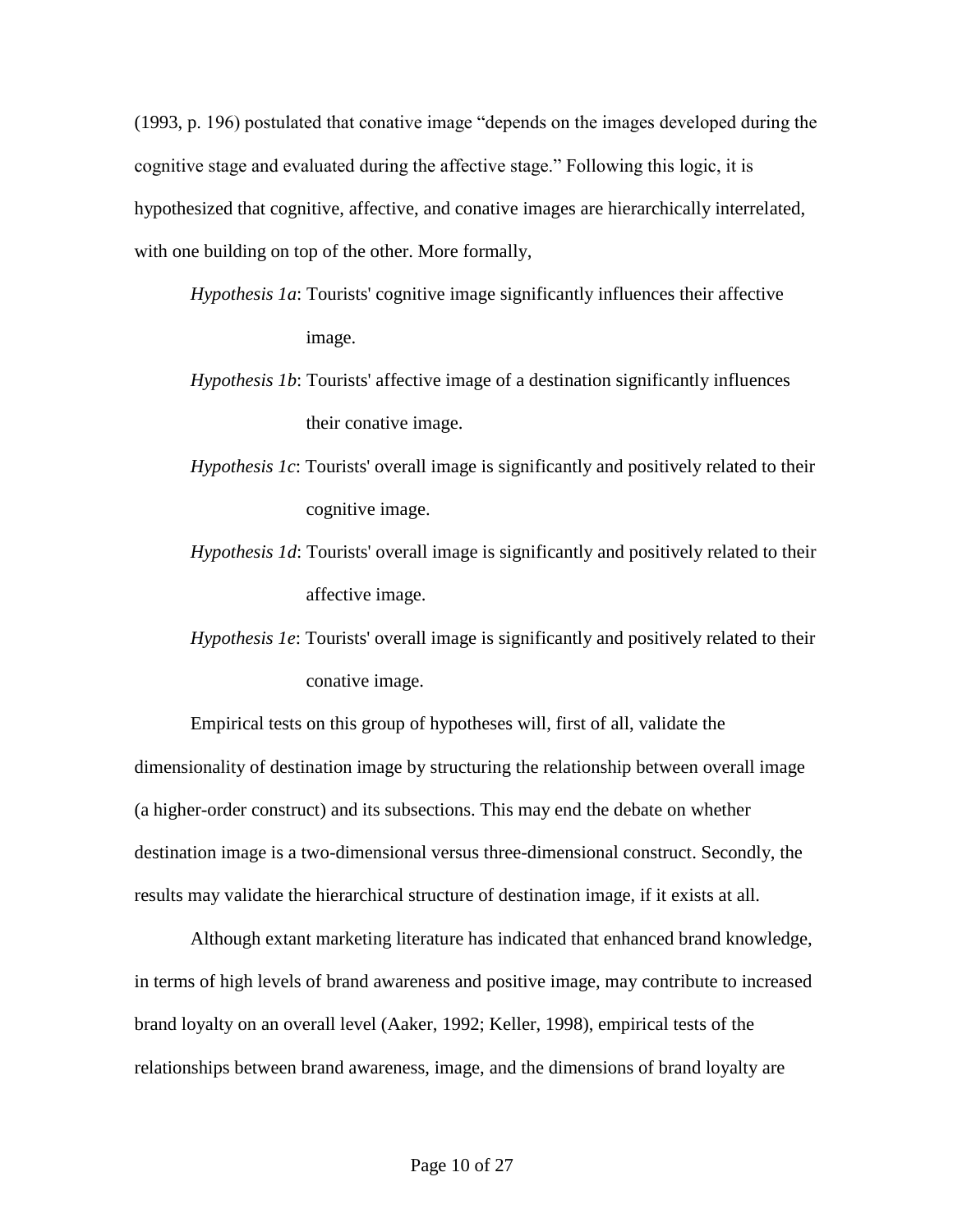still lacking. As already mentioned, evidence can be found that brand image is related to brand loyalty (e.g., Abdullah, Al-Nasser, & Husain, 2000; Bloemer & de Ruyter, 1998; Lessig, 1973; Tidwell & Horgan, 1992). For instance, Lessig's (1973) study on store image showed that image information could help predict store loyalty. An experimental study by Tidwell and Horgan (1992) revealed that brand loyalty is related to both consumers" selfimage and their brand image/attitude. Cai et al. (2004) also reported a significant and positive association between visitors" affective image and loyalty. Nevertheless, Bloemer and de Ruyter (1998, p. 503) indicated that "the exact relationship between store image and store loyalty has remained inconclusive."

Theoretically, brand awareness is also believed to be related to loyalty (Aaker, 1992). Following Keller"s (1993) conceptualization, brand awareness and brand image may influence brand loyalty in a separate and parallel manner.

Somewhat surprisingly, the literature is also divided on the relationship between brand awareness and image. On one hand, since no image may exist without prior awareness, it may be argued that brand awareness is an antecedent of image, and holding a certain level of brand awareness is a prerequisite for image formation. Keller (1993, p. 3) pointed out that "brand awareness affects consumer decision making by influencing the formation and strength of brand associations in the brand image." On the other hand, one might argue that different level of awareness could hardly predict the valence of one"s destination image. Milman and Pizam"s (1995) study revealed that destination-aware respondents did not have a more positive image than those who were not aware of the destination. All in all, it seems awareness provides a necessary, though not sufficient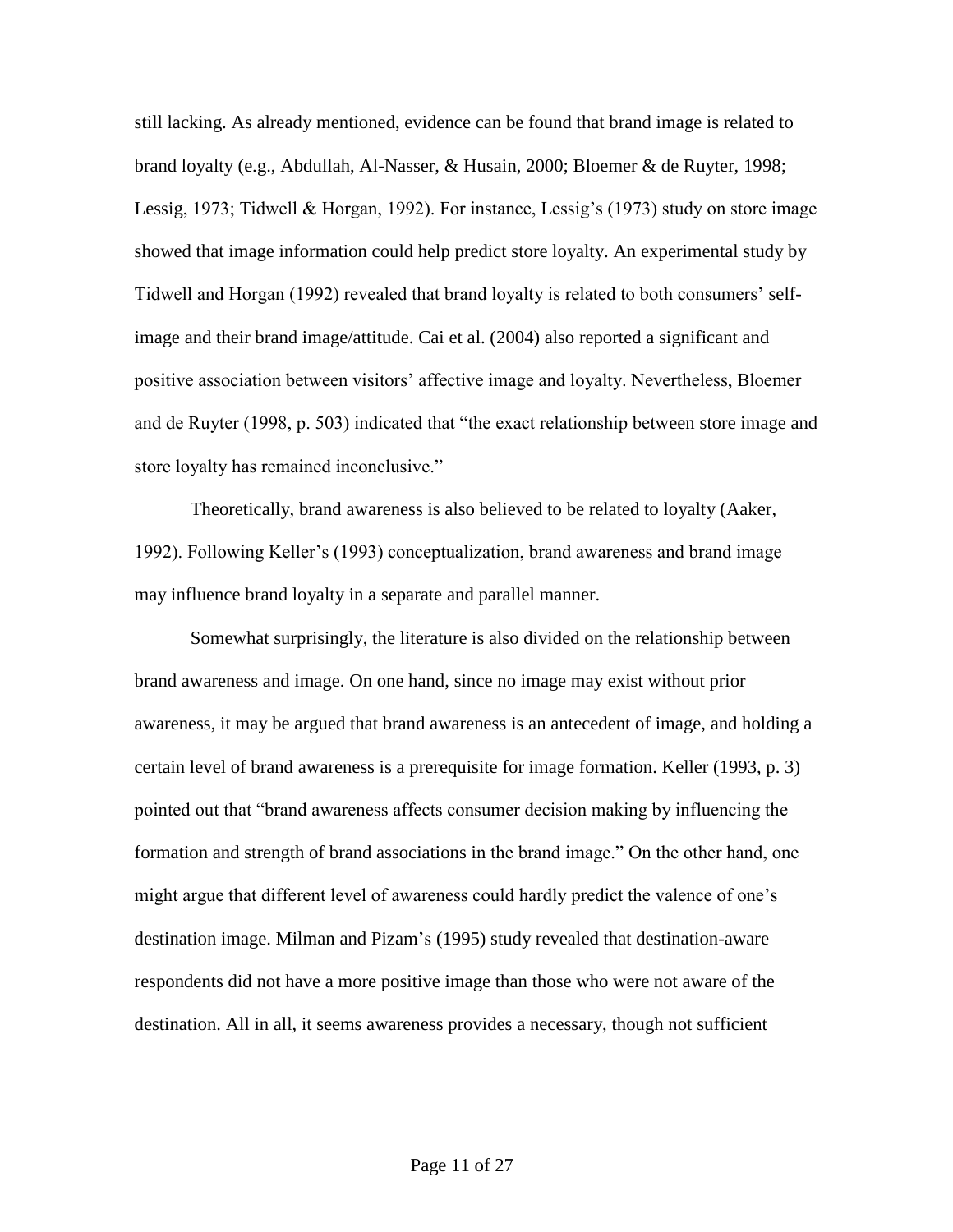condition for the creation of a brand image. It seems more discussion and empirical evidence are needed to clarify the relationship between awareness and image.

Finally, within the loyalty construct, the attitude-behavior linkage has been well documented in the loyalty literature (Ajzen, 2000; Albarracin, Johnson, Fishbein, & Muellerleile, 2001; Fishbein & Ajzen, 1975). It is hence hypothesized that attitudinal loyalty leads to behavioral loyalty.

Specifically,

- *Hypothesis 2a*: Tourists' destination awareness significantly and positively influences their attitudinal loyalty.
- *Hypothesis 2b*: Tourists' overall destination image significantly and positively influences their attitudinal loyalty.
- *Hypothesis 2c*: Tourists' attitudinal loyalty significantly and positively influences their behavioral loyalty.

### INSERT FIGURE 2

Measurement Issues

#### *Destination knowledge*

*Destination awareness* Two of the most popular measures of brand awareness are brand recognition and brand recall (Aaker, 1992; Hoeffler & Keller, 2002). These have also been respectively termed as "aided" or "unaided recall." Brand recognition "relates to consumers' ability to confirm prior exposure to the brand when given the brand as a cue" (Keller, 1993, p. 3). In research practice, recognition is usually examined by an aided awareness test (e.g., Have you ever heard of San Antonio, Texas?) (Aaker, 1996). Brand recall "relates to consumers" ability to retrieve the brand when given the product category,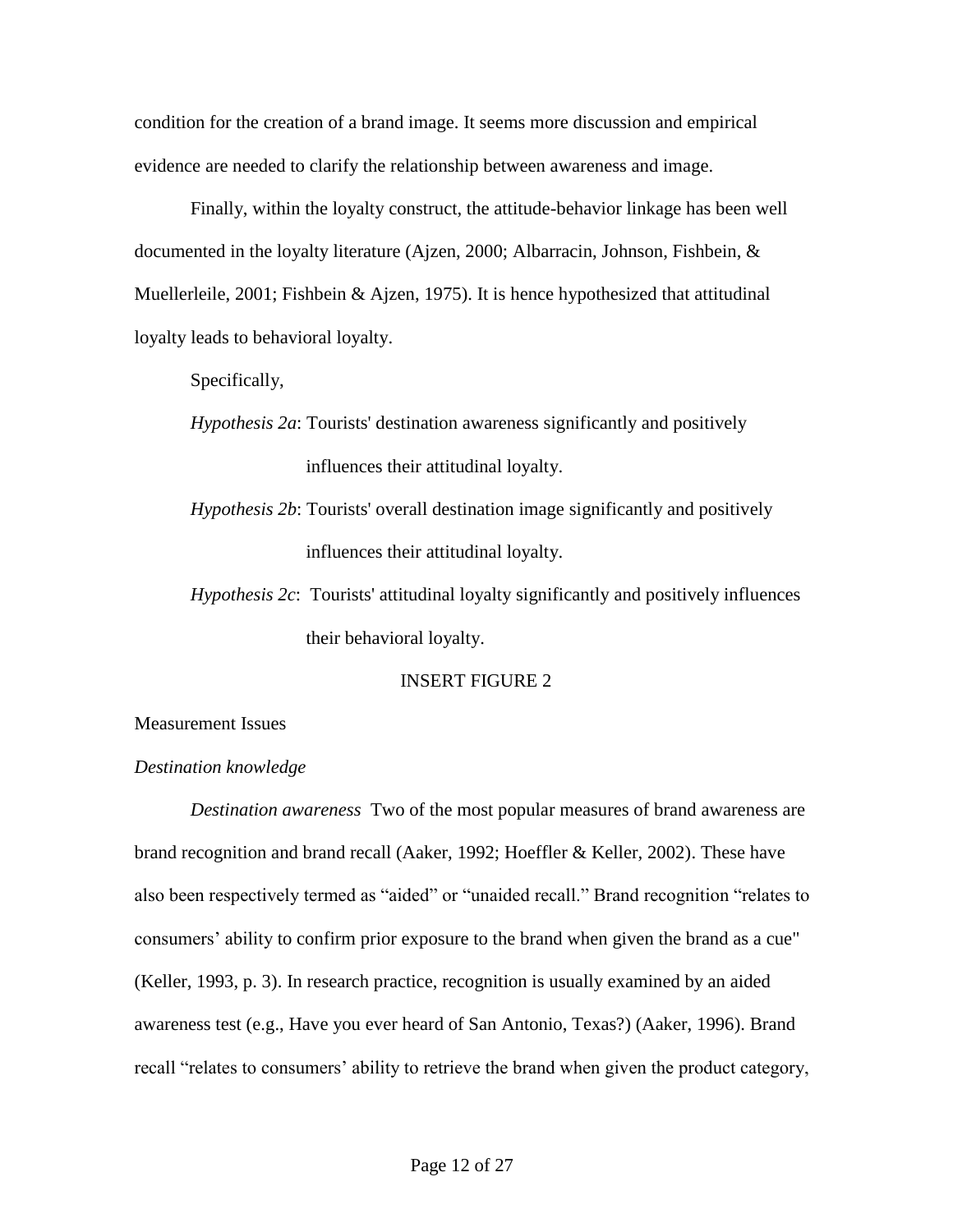the needs fulfilled by the category, or some other type of probe as a cue" (Keller, 1993, p. 3). Common recall tests include spontaneous awareness tests (e.g., What ski destination names can you think of?), and top-of-mind tests (e.g., the first destination mentioned in a recall task). Aaker (1992, p. 30) proposed that brand awareness at the recognition level "can provide the brand with a sense of the familiar and a signal of substance and commitment", while brand awareness at the recall level "affects choice by influencing what brands get considered and selected."

Recall and recognition are two memory tests commonly practiced by cognitive psychologists. Both of them target the same information in a consumer's mind, while recognition (by directly presenting the stimulus) provides better facilitation than recall (by indirectly hinting the stimulus) (Ashcraft, 2002). From a memory process perspective, recall is harder in that it essentially requires two tasks: retrieval and recognition. In other words, before making a decision on whether we have been exposed to that particular information before (recognition), we need to retrieve that information somewhere from the memory first. As a result, recognition is a more sensitive memory test in that it requires a lower threshold than recall.

Note that brand awareness does not have to be measured as a dichotomy (i.e., aware vs. unaware). Since the present discussion focuses on repeat visitors, subjects may all be somewhat aware of the destination, but vary substantially in their level of awareness. Some researchers have used Likert-type scales (Yoo, Donthu, & Lee, 2000), though, instruments allowing researchers to effectively capture both the depth and breadth of brand awareness are still hard to find.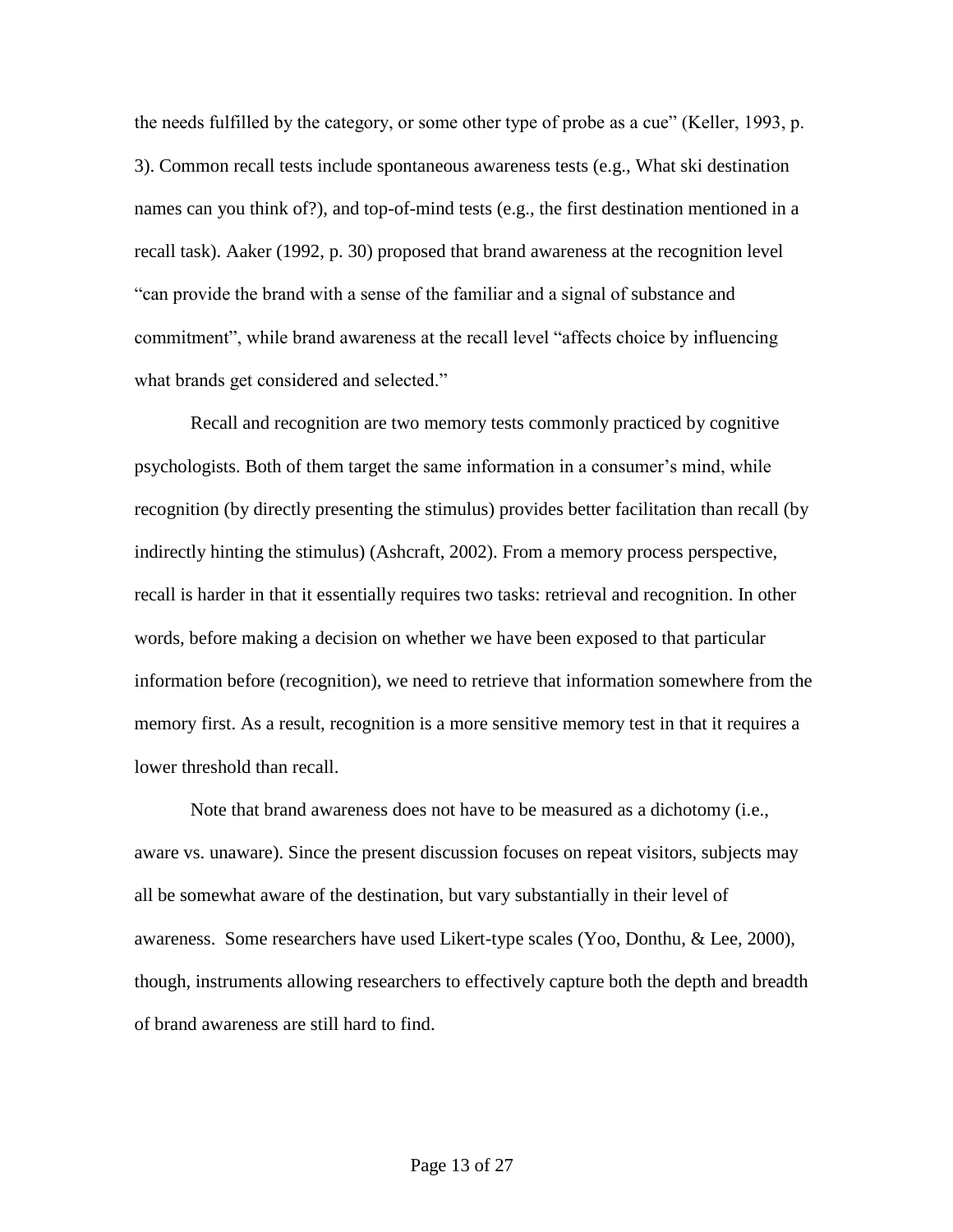*Destination image* To date, most TDI studies have used structured approach, although a combination of structured and unstructured methodologies is preferred to completely measure destination image (Baloglu & Mangaloglu, 2001; Echtner & Ritchie, 1993). Specifically, cognitive image is traditionally measured by a structured multiattribute list using semantic differential and/or Likert type scales (Baloglu & Mangaloglu, 2001; Echtner & Ritchie, 1993; Bigné et al., 2001). Typically, researchers will develop a list of (cognitive) image attributes and ask participants to rank them. The attributes are then statistically grouped into several dimensions using data reduction or grouping techniques (Gallarza, et al., 2002). Attempts to generate universal dimensions of destination attributes have not been successful (Chalip & Green, 1997; Echtner & Ritchie, 1993).

In terms of affective image, Baloglu and Brinberg (1997) refined the measurement techniques by introducing affective space structure as proposed by Russel and his colleagues" (Russel, 1980; Russel & Pratt, 1980; Russel, Ward, & Pratt, 1981; Russel & Snodgrass 1987). In their research, four pairs of adjectives (pleasant-unpleasant; relaxingdistressing; arousing-sleepy; and exciting-gloomy) (Russel & Pratt, 1980) were used to solicit participants' affective evaluations on a 7-point bipolar scale.

Very few researchers have examined the conative dimension of destination image. Dann (1996) recommended a qualitative approach, employing two open-ended questions related to tourists' own projected image of a destination, and responses to pictorial stimuli. Pike and Ryan (2004) equated conative image as behavioral intention, and measured respondents" conative perception by asking their likelihood of visiting each destination within the next 12 months.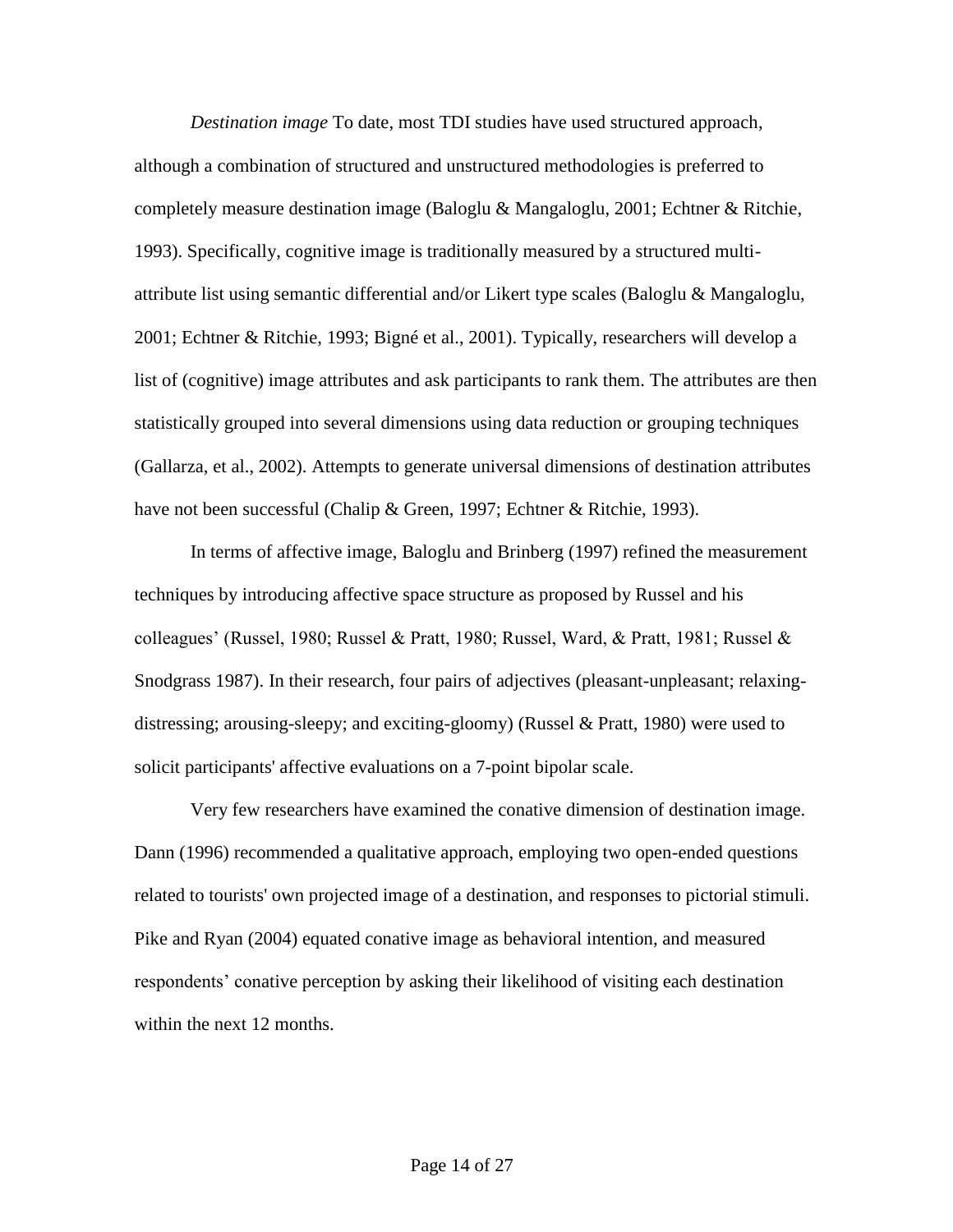Overall image is generally measured in a structural fashion (Baloglu & McCleary, 1999b; Bigné et al., 2001). Bigné et al. (2001) applied a single five-point item in assessing the overall image by asking respondents: "How would you describe the image that you have of…?," with responses ranging from highly unfavorable (1) to highly favorable (5). Similarly, Baloglu and McCleary (1999b) used a 7-point scale ranging from 1 (very negative) to 7 (very positive) to measure overall image.

# *Destination loyalty*

The problems in loyalty measurement remain unsolved for both marketing and tourism and hospitality researchers (Petrick, 2004; Knox & Walker, 2001). Many studies have suffered from "definitional inconsistencies and inadequate operationalization" (Knox & Walker, 2001, p. 112) such as confusing repeat purchase with brand loyalty, or complicating loyalty per se with its antecedents or consequences. The liberal use of the concept has resulted in some obvious methodological confusion.

Due to the difficulties in measuring attitudinal loyalty, many previous studies have chosen to focus on the behavioral aspect of loyalty (Petrick, 2004). It has been suggested that behavioral measures of loyalty provide "a more realistic picture of how well the brand is doing vis-à-vis competitors, and the data generated facilitate calculation of customer life-time value, enhance prediction of probabilities, and assist in developing cost-effective promotions" (O"Mally, 1998, p. 49). Some frequently used measures of behavioral loyalty include:

 Frequency (number of purchases, uses, or participation over a specified timeperiod) (Iwasaki & Havitz, 1998; Petrick, 2004);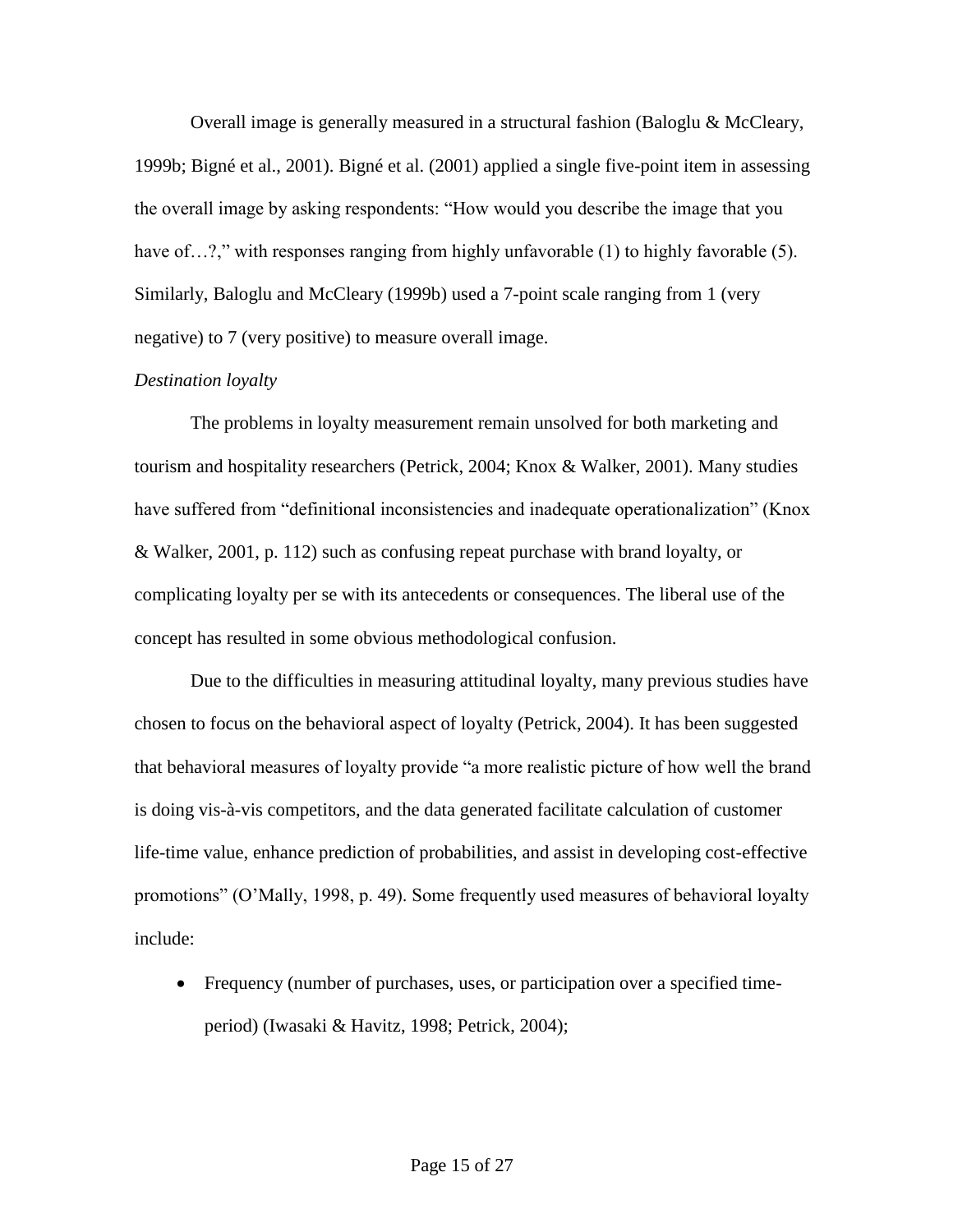- Price premium (the amount a customer will pay for the brand in comparison to another brand offering similar benefits) (Aaker, 1996);
- Sequence of brand use (whether the brand purchase shows undivided loyalty, unstable loyalty, or no loyalty at all) (Iwasaki & Havitz, 1998; Pritchard, Howard, & Havitz, 1992); and
- Proportion of purchase (the percentage of purchase of a particular brand) (Iwasaki & Havitz, 1998).

Other measures used in leisure or tourism studies include duration of stay (Park, 1996; Iwasaki & Havitz, 1998) and intensity (time devoted to purchase, use, or participation certain activity) (Park, 1996; Iwasaki & Havitz, 1998).

Comparatively, the measurement of attitudinal loyalty suffers even more problems. Previous literature has suggested that attitudinal loyalty could be measured in terms of attitude toward the brand or brand providers (Dick & Basu, 1994; Morais, Dorsch, & Backman, 2004), attachment (Backman & Crompton, 1991; Petrick, 2004), commitment (Bloemer & Ruyter, 1998), involvement (Iwasaki & Havitz, 1998; Knox & Walker, 2001) and so on. Despite semantic differences, most studies have essentially measured the same subject under different labels. Notably, Pritchard and his colleagues' 13-item psychological commitment instrument (Pritchard, 1991; Pritchard, Harvitz, & Howard, 1999), among other attitudinal loyalty scales, provides a theoretically grounded and methodologically sound scale in measuring attitudinal loyalty.

# Implications and Conclusion

Managerial Implications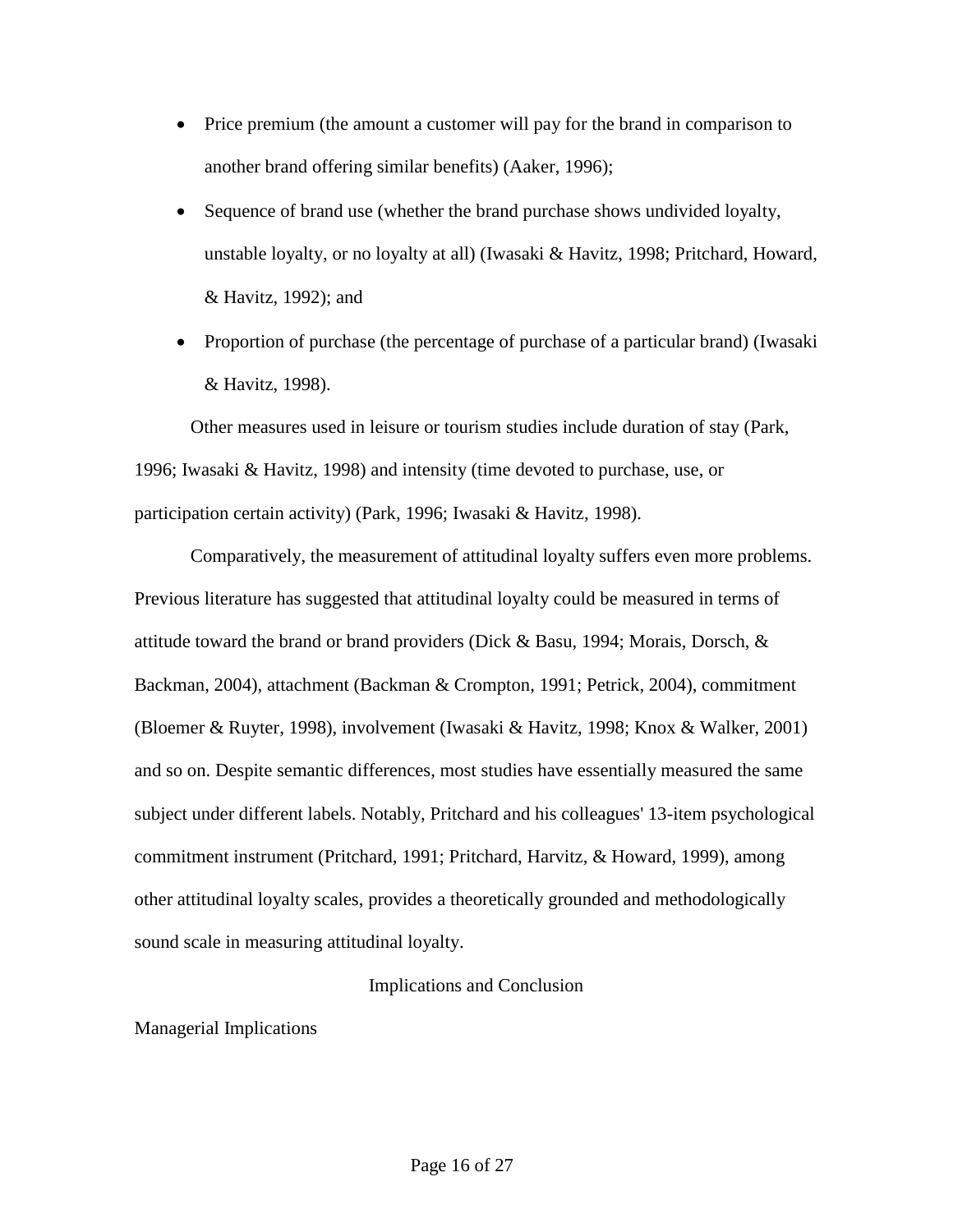The fierce competition in destination marketing today has made it imperative to retain tourists and encourage future visits. This research note suggests that a tourist with a higher level of awareness and a positive image of a destination could be more loyal to the place than others, and hence will be more likely to return.

Although the present paper approaches branding issues from a consumer cognition perspective, some strategic implications for DMOs and tourism service providers may also be explored. First of all, the conceptualization of destination knowledge in this paper may provide a general guideline for destination brand management. Specifically, destinations are recommended to expand the depth and/or breadth of destination awareness by improving brand recall and recognition across settings (Keller, 1999). They should also focus their marketing efforts on improving the strength, favorability, and uniqueness of brand associations to build positive destination image (Keller, 1999).

Also, destination marketers are recommended to deliberately design the knowledge structures that they would like to create in tourists" minds (Keller, 1993). For instance, instead of competing randomly with all destinations available in a market, they should position themselves in certain product category(s) first. They also need to answer the question "what kind of image do you want tourists to have?" in terms of cognitive, affective, and conative attributes. Successful image promotion is not only about demonstrating basic destination facts to the customers, but also about creating emotional attachment and facilitating travel decisions. Thus, instead of showcasing numerous pictures of tourist attractions, destination promotion materials need to focus more on emotion and atmosphere themes.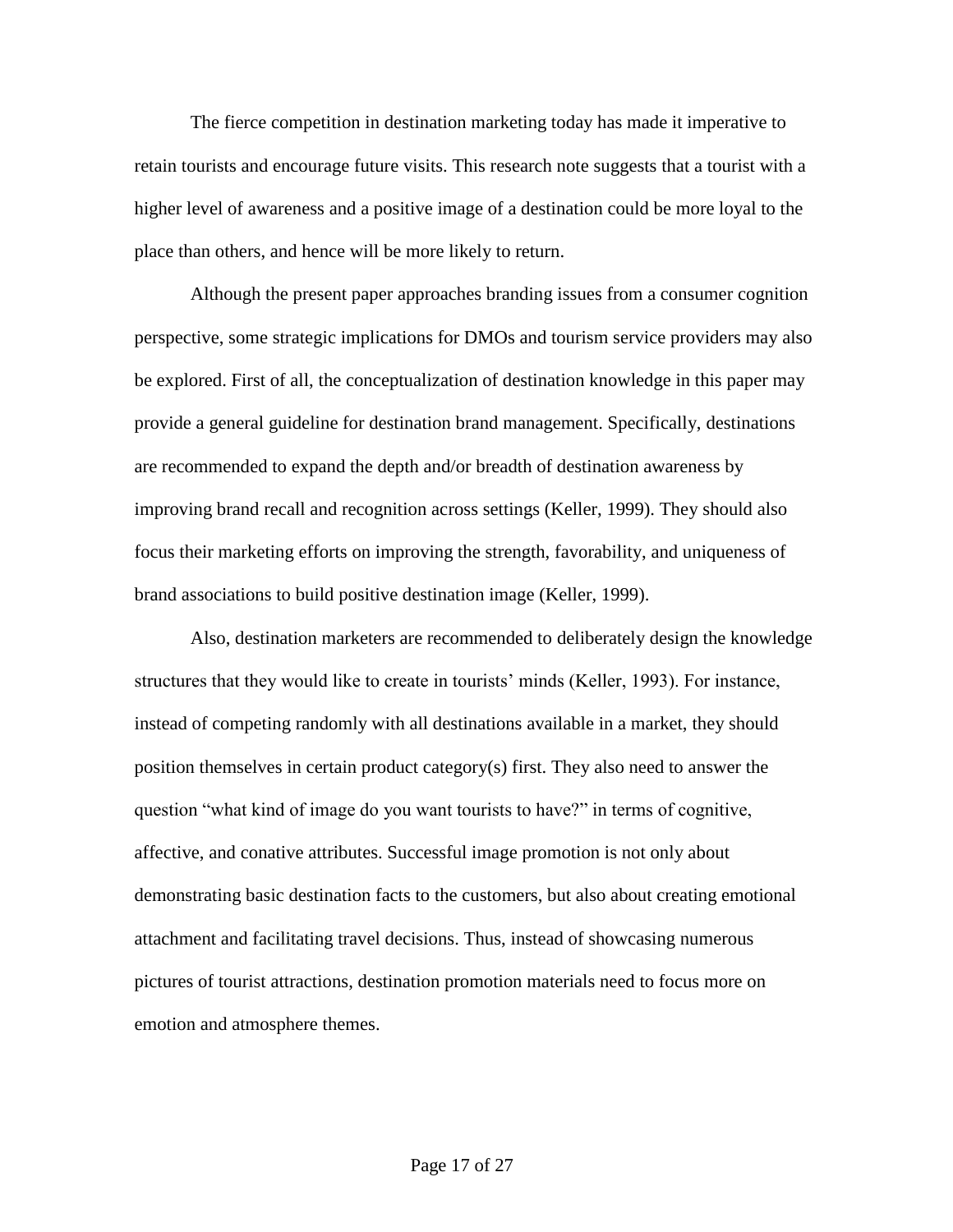Finally, destination marketers need to adopt a broader and long-term view in strategic decision-making (Keller, 1993). Again, this stresses the importance of consistency in destination information conveyed to tourists. Marketing activities should not be considered as separate or isolated. Nor should the experience offerings from each tourism sector be fragmented. All of these should be planned and designed in a holistic manner, to intentionally adjust the breadth and depth of destination awareness and build the image appropriately. It is hence suggested that a destination marketing plan should include a "branding" section, with baseline data on customers" present destination knowledge and loyalty level, and a detailed plan on collaborative efforts of destination brand design. Over time, DMOs may continuously compare tourists" brand knowledge with the baseline data, to ensure the brand building process is being successful. Future Research

The present paper provides a preliminary conceptual model of destination knowledge and destination loyalty. Obviously, empirical tests are needed to examine the hypothesized relationships between the constructs mentioned. Research will also help create better "brand metrics", which have been considered as critical in brand research (Keller, 2001).

Further, novelty-seeking is traditionally considered as a key motive for tourists' destination choice (Lee & Crompton, 1992). For sensation-seeking tourists, a favorable impression or a satisfying experience does not necessarily result in revisit behavior. Novelty-seeking and loyalty thus seem to present two conflicting mechanisms behind tourists" travel decisions. Future research on the role of and interaction between novelty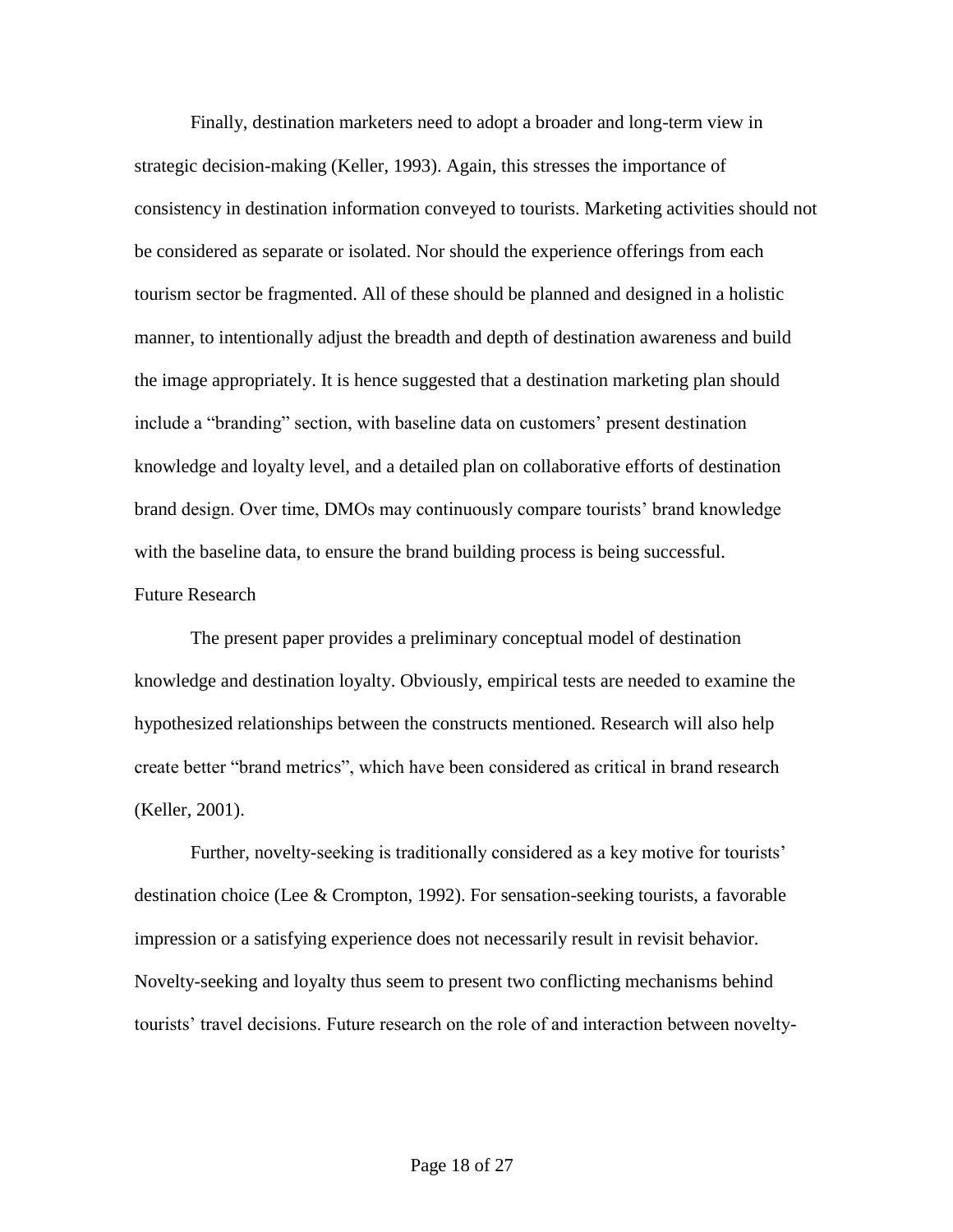seeking and loyalty in destination choice should help in explaining tourists' informationprocessing and decision-making behaviors.

Finally, the conceptualization of destination knowledge in this paper is theoretically based on cognitive psychology. Nevertheless, factors related to brand knowledge and loyalty may be considered from a broader socio-psychological background. For instance, future studies on the relationships between destination knowledge and loyalty may take cultural, gender, and individual personality differences into consideration. Furthermore, multidisciplinary efforts, such as anthropological or ethnographic perspectives may provide fresh viewpoints in future studies (Keller, 2003).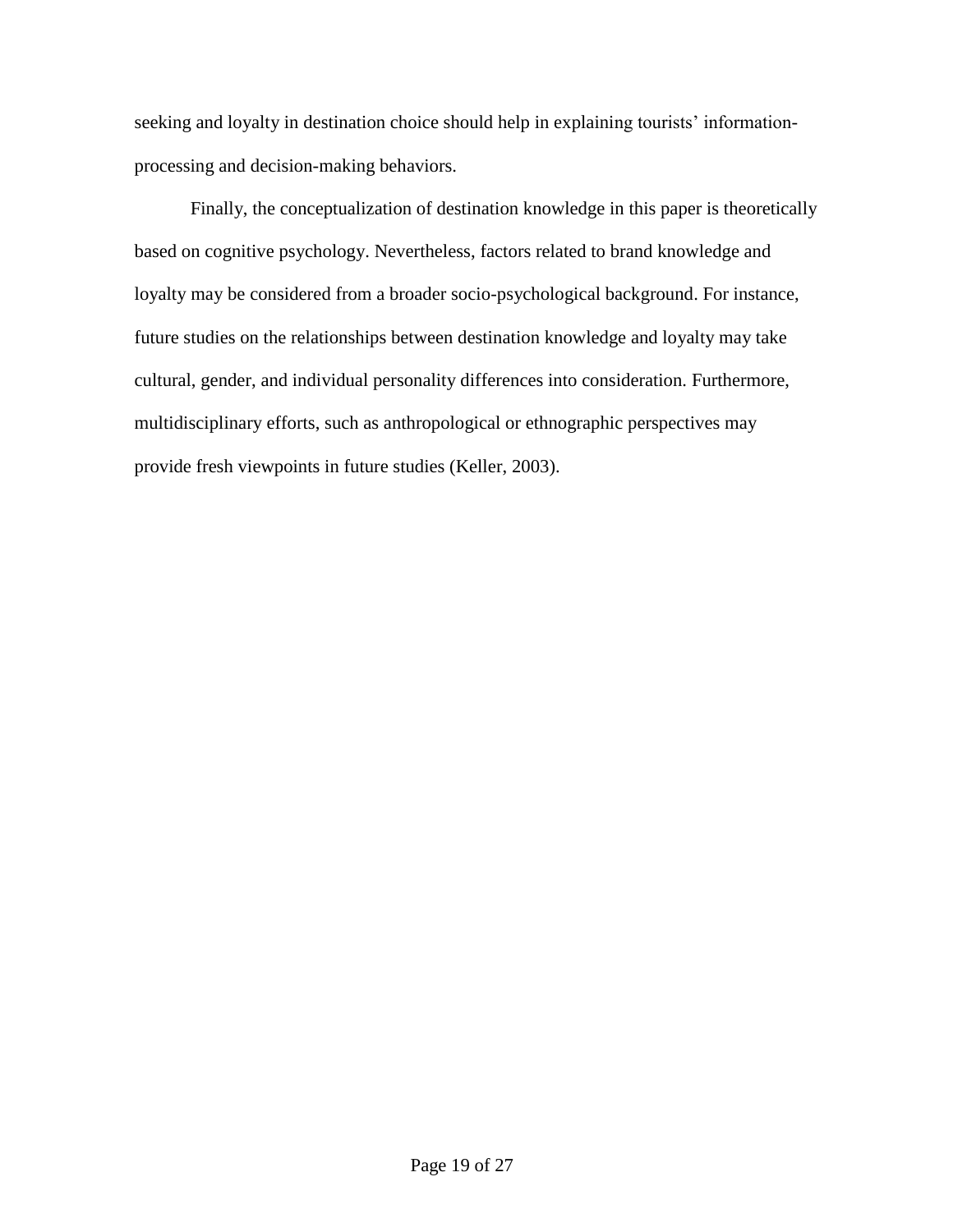### Reference

Aaker, D. A. (1991) *Managing brand equity.* New York, The Free Press.

- Aaker, D. A. (1992) The value of brand equity. *Journal of Business Strategy,* 13(4)*,* 27-32.
- Aaker, D. A. 1996 Measuring brand equity across products and markets. *California Management Review,* 38(3), 102-120.
- Aaker, J. L. (1997) Dimensions of brand personality. *Journal of Marketing Research,* 34, 347–56.
- Abdullah, M., Al-Nasser, A., & Husain, N. (2000) Evaluating functional relationship between image, customer satisfaction and customer loyalty using general maximum entropy. *Total Quality Management,* 11(4/5&6)*,* 2000.
- Ahmed, Z. U. (1996) The need for the identification of the constituents of a destination"s tourist image: A promotion segmentation perspective. *Journal of Professional Services Marketing,* 14*,* 37-60.
- Ajzen, I. (2000) Nature and operation of attitudes. *Annual Review of Psychology,* 52, 27- 58.
- Albarracin, D., Johnson, B. T., Fishbein, M., & Muellerleile, P. A. (2001) Theories of reasoned action and planned behavior as models of condom use: A meta-analysis. *Psychological Bulletin,* 127, 142-61.
- Allison, R. I., & Uhl, K. P. (1964) Brand Identification and Perception. *Journal of Marketing Research*, 1 (August)*,* 80–85.
- Anderson, J. (1983) *The architecture of cognition.* Cambridge MA, Harvard University Press.
- Ashcraft, M. H. (2002) *Cognition. (3rd Edition).* Upper Saddle River, Prentice Hall
- Backman, S.J., & Crompton, J.L. (1991) The usefulness of selected variables for predicting activity loyalty. *Leisure Sciences,* 13, 205–20.
- Backman, S.J. & Veldkamp, C. (1995) Examination of the relationship between service quality and user loyalty. *Journal of Park and Recreation Administration,* 13(2), 29– 41.
- Baloglu, S. (2001) An investigation of a loyalty typology and the multidestination loyalty of international travelers. *Tourism Analysis,* 6(1)*,* 41-52.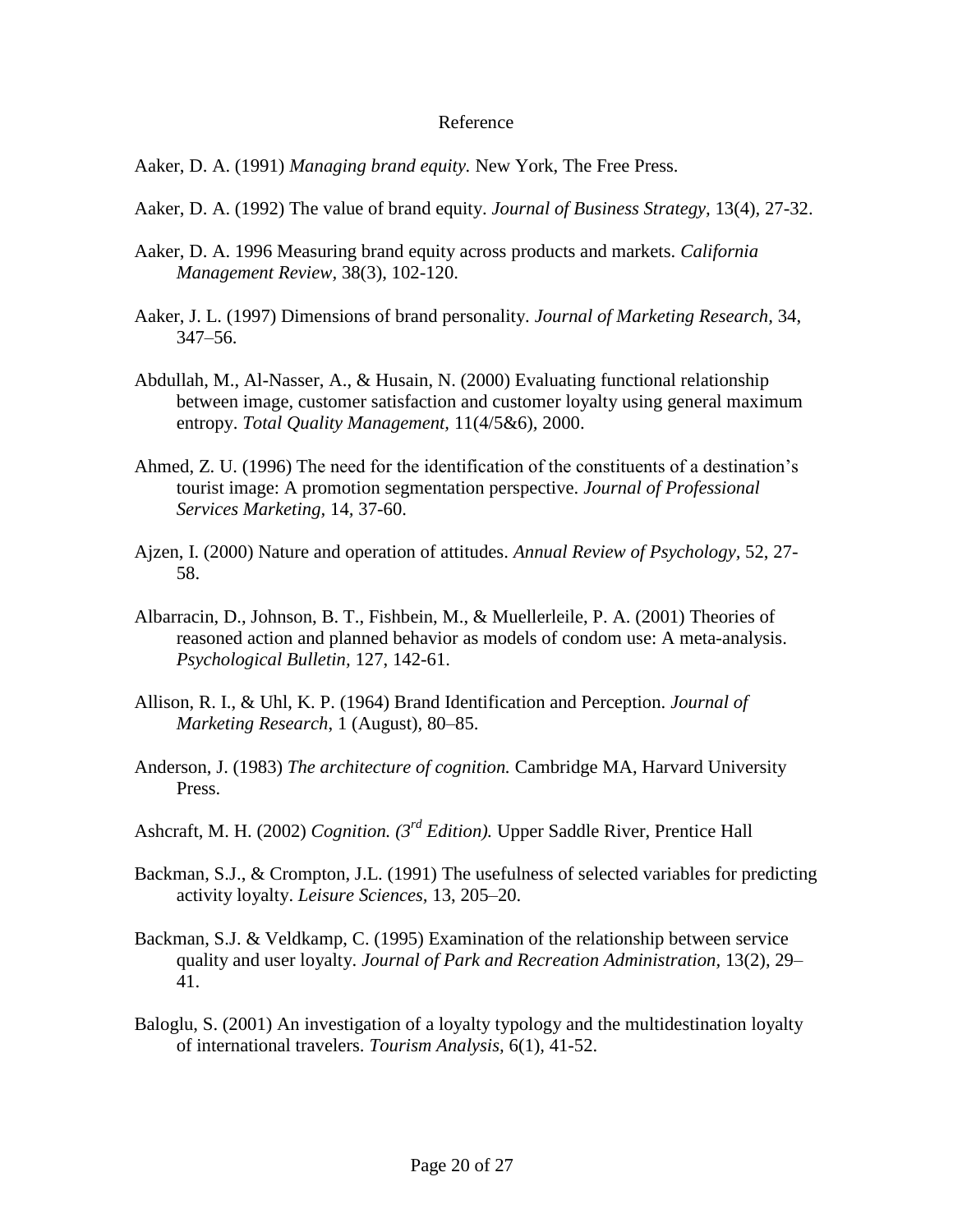- Baloglu, S., & Brinberg, D. (1997) Affective images of tourism destinations. *Journal of Travel Research,* 35, 11-15.
- Baloglu, S., & Mangaloglu, M. (2001) Tourism destination images of Turkey, Egypt, Greece, and Italy as perceived by US-based tour operators and travel agents. *Tourism Management,* 22, 1-9.
- Baloglu, S., & McCleary, K. W. (1999a) A model of destination image formation. *Annals of Tourism Research,* 26, 868-97.
- Baloglu, S., & McCleary, K. W. (1999b) U.S. international pleasure travelers' images of four Mediterranean destinations: A comparison of visitors and nonvisitors. *Journal of Travel Research,* 38, 144-52.
- Bigné, J. E., Sánchez, M. I., & Sánchez, J. (2001) Tourism image, evaluation variables and after purchase behavior: Inter-relationship. *Tourism Management,* 22, 607-16.
- Bloemer, J., & Ruyter, K. (1998) On the relationship between store image, store satisfaction and store loyalty. *European Journal of Marketing,* 32(5/6), 499-513.
- Broniarczyck, S., & Alba, J. (1994) The Importance of the Brand in Brand Extensions. *Journal of Marketing Research*, 31, 229-42.
- Cai, L. (2002) Cooperative branding for rural destinations *Annals of Tourism Research,*  29(3), 720-42.
- Cai, L., Wu, B., & Bai, X. (2004) Destination Image and Loyalty. *Tourism Review International,* 7(3/4), 153-62.
- Chalip L., & Green, C. (1997) *The destination image scale.* unpublished manuscript. Griffith University, Australia.
- Crompton, J. (1992) Structure of Vacation Destination Choice Sets. *Annals of Tourism Research,* 19(3), 420-34.
- Dann, G. (1996) Tourist images of a destination: An alternative analysis. *Journal of Hospitality and Leisure Marketing,* 3(2), 25-34.
- Day, G. S. (1969) A two dimensional concept of brand loyalty. *Journal of Advertising Research,* 9, 29-35.
- Dick, A. S., & Basu, K. (1994) Customer loyalty: Toward an integrated framework. *Journal of the Academy of Marketing Science,* 22 (2), 99–113.
- Echtner, C. M., & Ritchie, J. R. B. (1991) The meaning and measurement of destination image. *Journal of Tourism Studies,* 2, 2-12.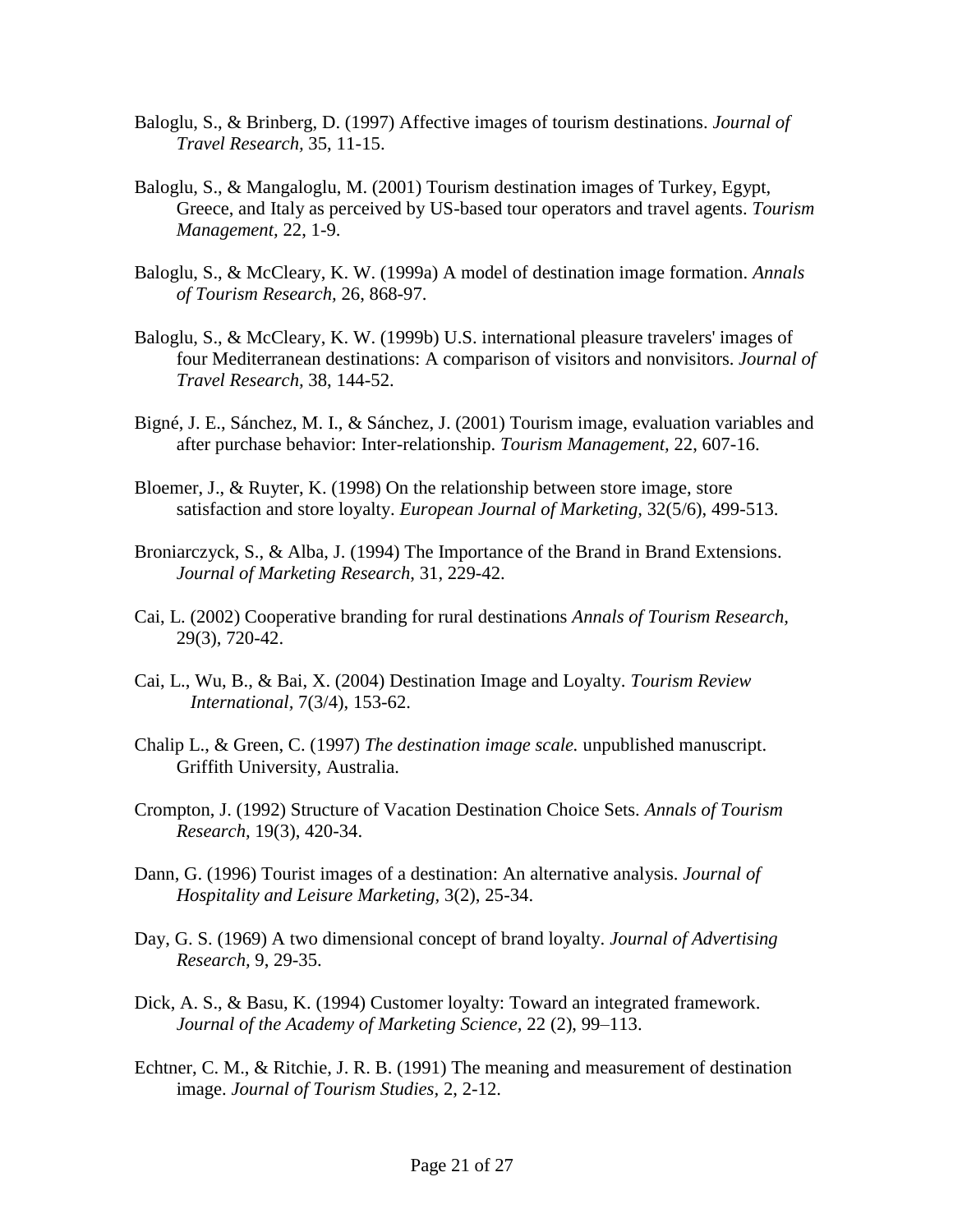- Echtner, C. M., & Ritchie, J. R. B. (1993) The measurement of destination image: An empirical assessment. *Journal of Travel Research,* 31, 3-13.
- Fakeye, P. C., & Crompton. J. L. (1991) Image differences between prospective, firsttime, and repeat visitors to the Lower Rio Grande Valley. *Journal of Travel Research,* 30, 10-16.
- Fishbein, M., & Ajzen, I. (1975) *Belief, attitude, intention and behavior: An introduction to theory and research*. Reading, MA, Addison-Wesley.
- Gallarza, M. G., Saura, I. G., & Garcia, H. C. (2002) Destination image: Towards a conceptual framework. *Annals of Tourism Research,* 29, 56-78.
- Gardner, B. B. & Levy, S. J. (1955) The product and the brand. *Harvard Business Review,*  33 (March-April), 33–39.
- Gartner, W.C. (1993) Image formation process. *Journal of Travel and Tourism Marketing,*  2, 191-216.
- Gronroos, C. (1994) From marketing mix to relationship marketing: Towards a paradigm shift in marketing. *Asia-Australia Marketing Journal,* 2 (1), 9-29.
- Hoeffler S, Keller K. L. (2002) Building brand equity through corporate societal marketing. *Journal of Public Policy & Marketing,* 21 (1)*,* 78-89.
- Iwasaki, Y. & Havitz, M.E. (1998) A path analytic model of the relationships between involvement, psychological commitment and loyalty. *Journal of Leisure Research,*  30(2)*,* 256–280.
- Keller, K. (1993) Conceptualizing, measuring, and managing customer-based brand equity. *Journal of Marketing,* 57 (1)*,* 1-22.
- Keller, K. (1998) *Strategic brand management: Building, measuring, and managing brand equity.* Upper Saddle River NJ, Prentice-Hall.
- Keller, K. (1999) Managing brands for the long run: Brand enforcement and revitalization strategies. *California Management Review,* 41(3), 102-24.
- Keller, K. (2001) Editorial: Brand research imperatives. *Brand Management,* 9(1)*,* 4-6.
- Keller, K. (2003) Brand synthesis: The multidimensionality of brand knowledge. *Journal of Consumer Research,* 29 (4)*,* 595-600.
- Keller, K Aaker, D. A. (1992) The effects of sequential introduction of brand extensions. *Journal of Marketing Research,* 29 (1)*,* 35-50.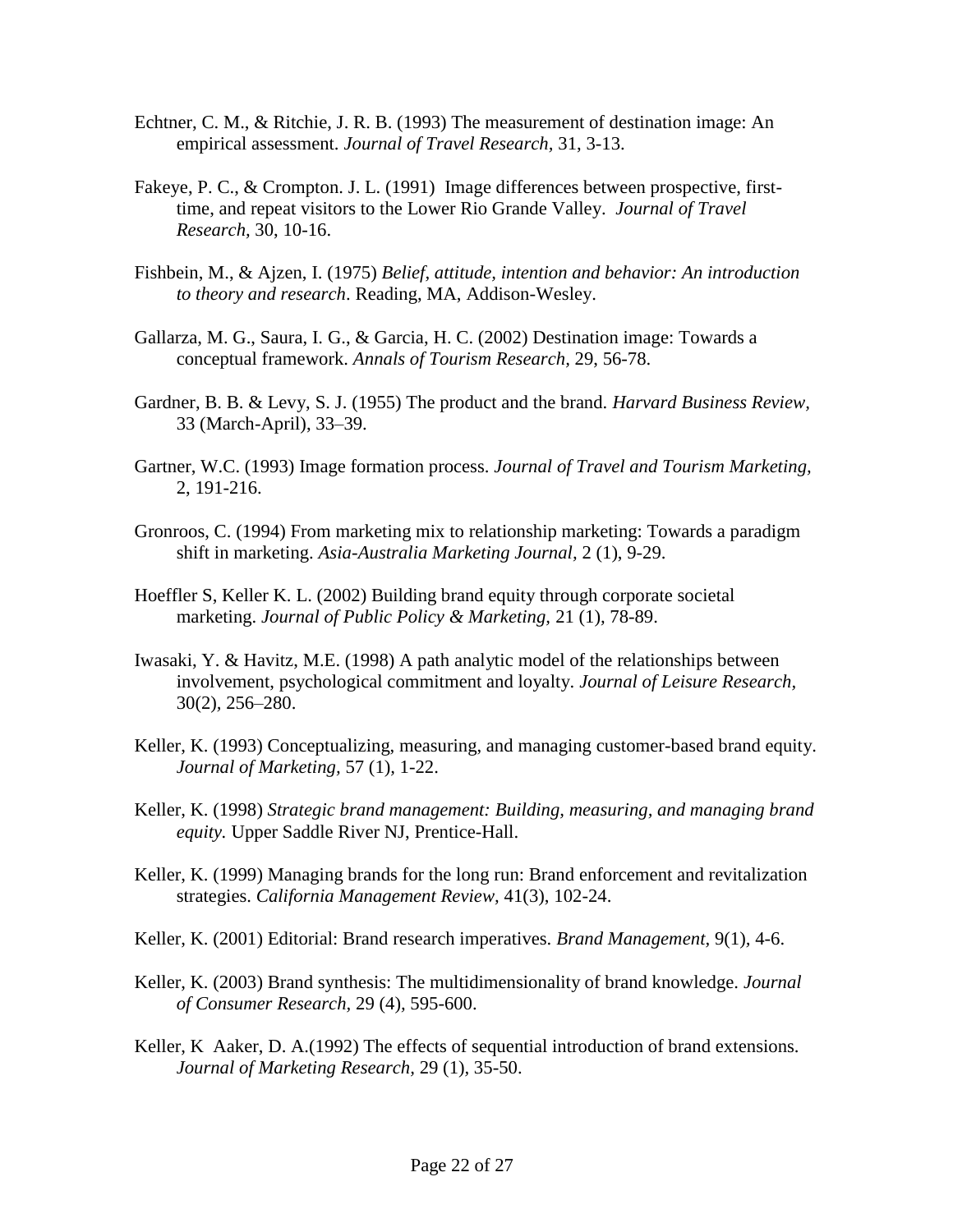- Knox, S. & Walker, D. (2001) Measuring and managing brand loyalty. *Journal of Strategic Marketing,* 9, 111–28.
- Konecnik, M., & Gartner, W. C. (2007). Customer-based brand equity for a destination. *Annals of Tourism Research, 34*(2), 400–421
- Kotler, P., & G. Armstrong. (2001) *Principles of marketing.* Upper Saddle River NJ, Prentice-Hall.
- Kozak, M. Huan T., & Beaman, J. (2002) A systematic approach to non-repeat and repeat travel: with measurement and destination loyalty concept implications. *Journal of Travel & Tourism Marketing,* 12(4), 19-38.
- Lee, T., & Crompton, J. L. (1992) Measuring novelty seeking in tourism. *Annals of Tourism Research,* 19, 732-51.
- Lessig, V. P. (1973) Consumer store image and store loyalty. *Journal of Marketing,*  38(Oct.)*,* 72-74.
- Milman, A., & Pizam, A. (1995) The role of awareness and familiarity with a destination: the Central Florida case. *Journal of Travel Research,* 33(3), 21-27.
- Morais, D. B., Dorsch, M. J., & Backman, S. J. (2004) Can tourism providers buy their customers" loyalty? Examining the influence of customer-provider investments on loyalty. *Journal of Travel Research,* 42, 235-43.
- Morgan, N. J., Pritchard, A., & Pride, R. (2004) *Destination branding: Creating the unique destination proposition.* Oxford, Elsvier Butterworth-Heinemann.
- Niininen, O. & Riley, M. (2003) Towards the conceptualization of tourism destination loyalty. *Tourism Analysis,* 8(2), 243-46.
- O"Mally, L. (1998) Can loyalty schemes really build loyalty?. *Marketing Intelligence and Planning,* 16(1), 47–55.
- Oppermann, M. (1998) Travel horizon: A valuable analysis tool? *Tourism Management,*  19(4), 321-29.
- Oppermann, M.(1999) Predicting destination choice a discussion of destination loyalty. *Journal of Vacation Marketing,* 5(1), 51-65.
- Park, S. H. (1996) Relationships between involvement and attitudinal loyalty constructs in adult fitness programs. *Journal of Leisure Research,* 28, 233-50.
- Petrick, J. (2004) Are loyal visitors desired visitors? *Tourism Management,* 25(4)*,* 463-70.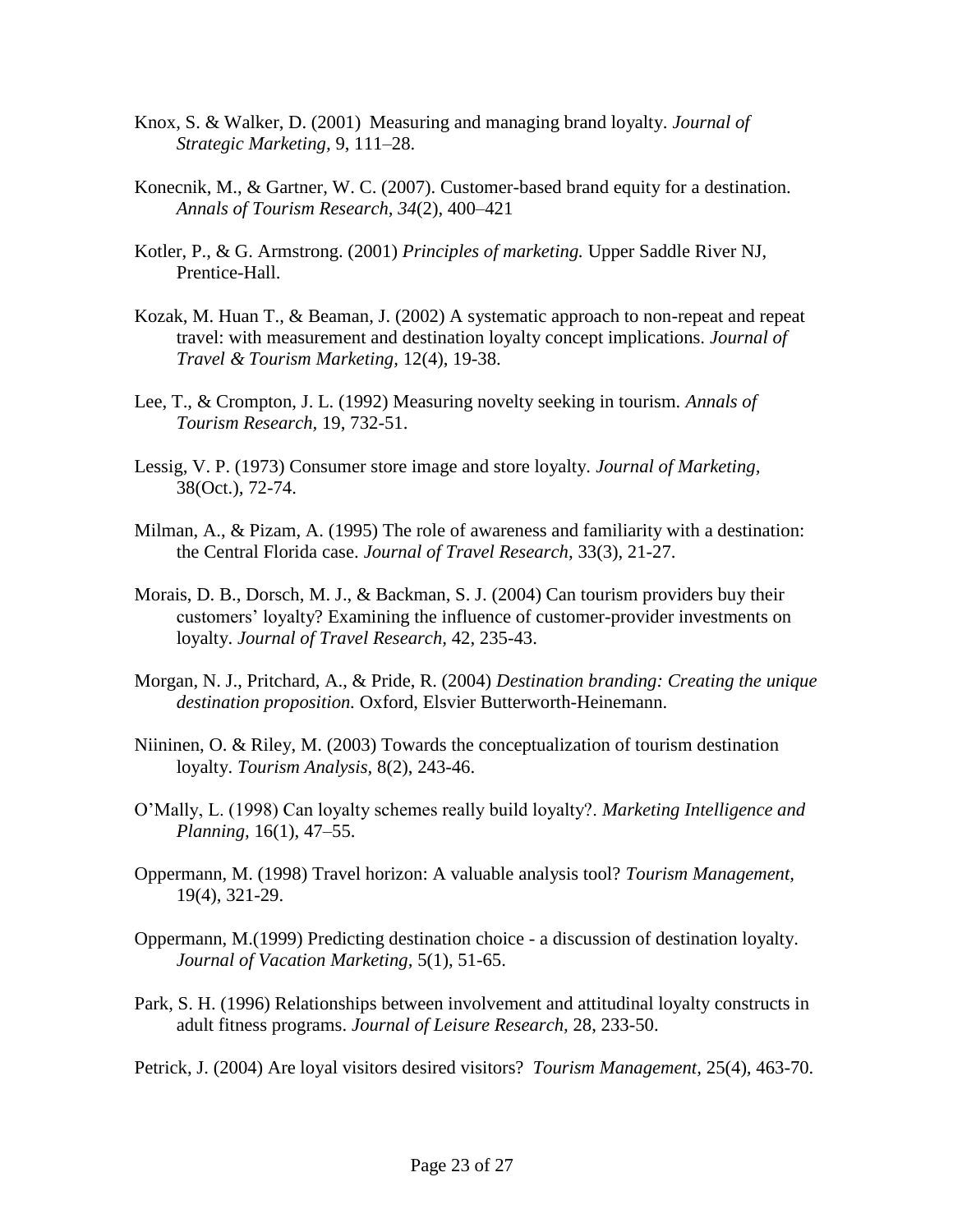- Pike, S., & Ryan, C. (2004) Destination positioning analysis through a comparison of cognitive, affective, and conative perceptions. *Journal of Travel Research,* 42(4), 333-42.
- Pritchard, M. P. (1991) Development of the psychological commitment instrument (PCI) for measuring travel service loyalty. Unpublished Doctoral Dissertation. University of Oregon.
- Pritchard, M.P., Howard, D., & Havitz, M.E. (1992) Loyal measurement: A critical examination and theoretical extension. *Leisure Sciences,* 14, 155-64.
- Pritchard, M. P., Havitz, M. E., & Howard, D. (1999) Analyzing the commitment-loyalty link in service contexts. *Journal of the Academy of Marketing Science,* 27(3)*,* 333-48.
- Ritchie, J. R. B. (1996) Beacons of light in an expanding universe: An assessment of the state-of-the-art in tourism marketing/marketing research. *Journal of Travel & Tourism Marketing,* 5(4), 49-84.
- Ritchie, J. R. B., & Smith, B. H. (1991) The impact of a mega-event on host region awareness: A longitudinal study. *Journal of Travel Research,* 30*,* 3-10.
- Russel, J. A. (1980) A circumplex model of affect. *Journal of Personality and Social Psychology,* 39, 1161-78.
- Russel, J. A., & Pratt, G. (1980) A description of affective quality attributed to environment. *Journal of Personality and Social Psychology,* 38, 311-22.
- Russel, J. A., & Snodgrass, J. (1987) Emotion and Environment. In Stockols, D., & I. Altman (Ed.), *Handbook of Environmental Psychology.* New York, John Wiley and Sons. 245-80.
- Russel, J. A., Ward, L. M., & Pratt, G. (1981) Affective quality attributed to environments: A factor analytic study. *Environment and Behavior,* 13 (3). 259-88.
- Sheth, J., & Parvatiyar, A. (1995) Relationship marketing in consumer markets: Antecedents and consequences. *Journal of the Academy of Marketing Science*, 23 (Fall), 255-71.
- Shoemaker, S., & Lewis, R. (1999). Customer loyalty: The future of hospitality marketing. *Hospitality Management, 18*, 345-370.
- Tidwell, P. M., & Horgan, D. D. (1992) *B*rand character as a function of brand loyalty, *Current Psychology,* 11( 4).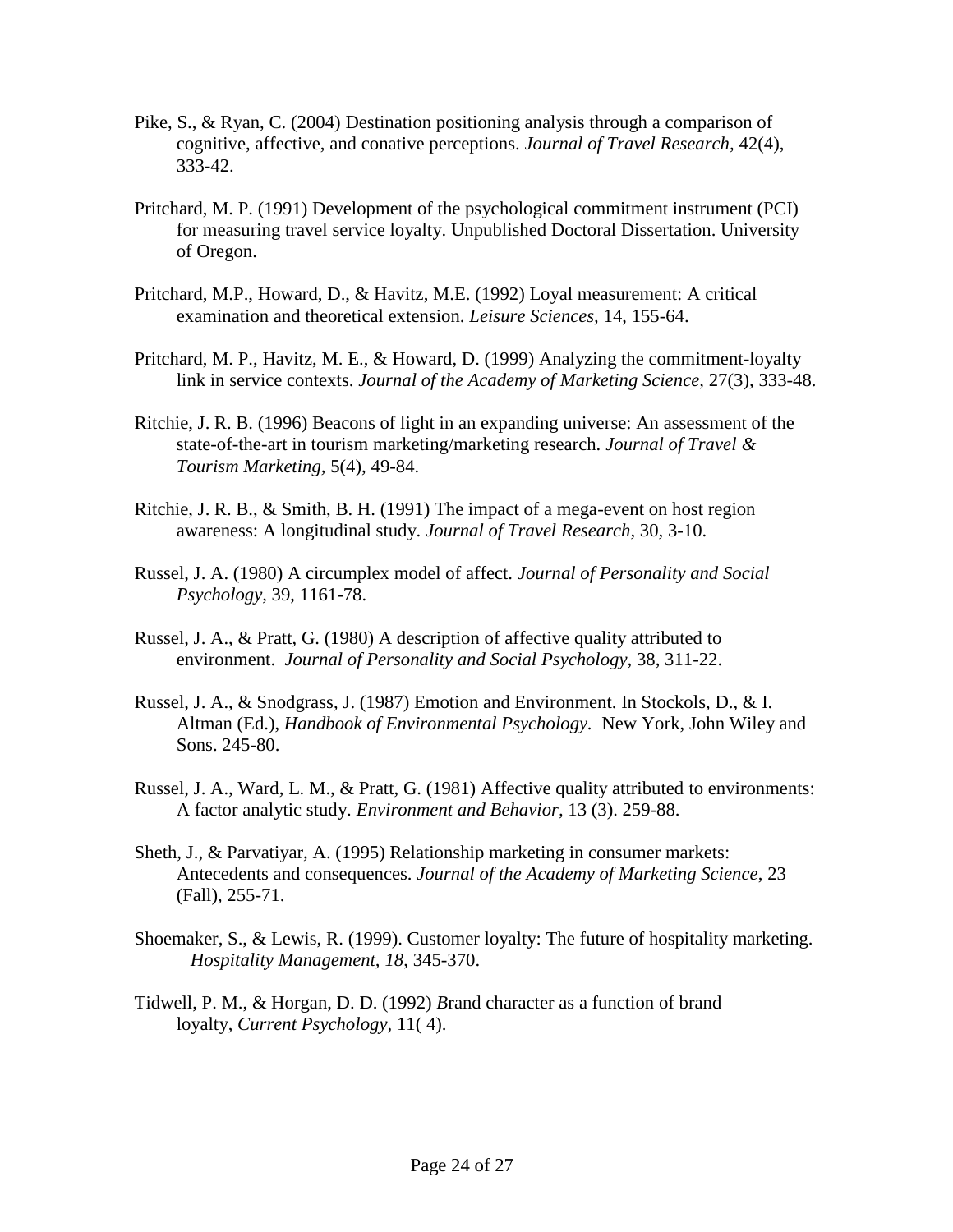- Woodside, A. G., & Carr, J. A. (1988) Consumer decision making and competitive marketing strategies: applications for tourism planning. *Journal of Travel Research,*   $26(3)$ ,  $2-7$ .
- Yoo, B., Donthu, N., & Lee, S. (2000) An Examination of Selected Marketing Mix Elements and Brand Equity. *Journal of the Academy of Marketing Science,* 28(2), 195-211.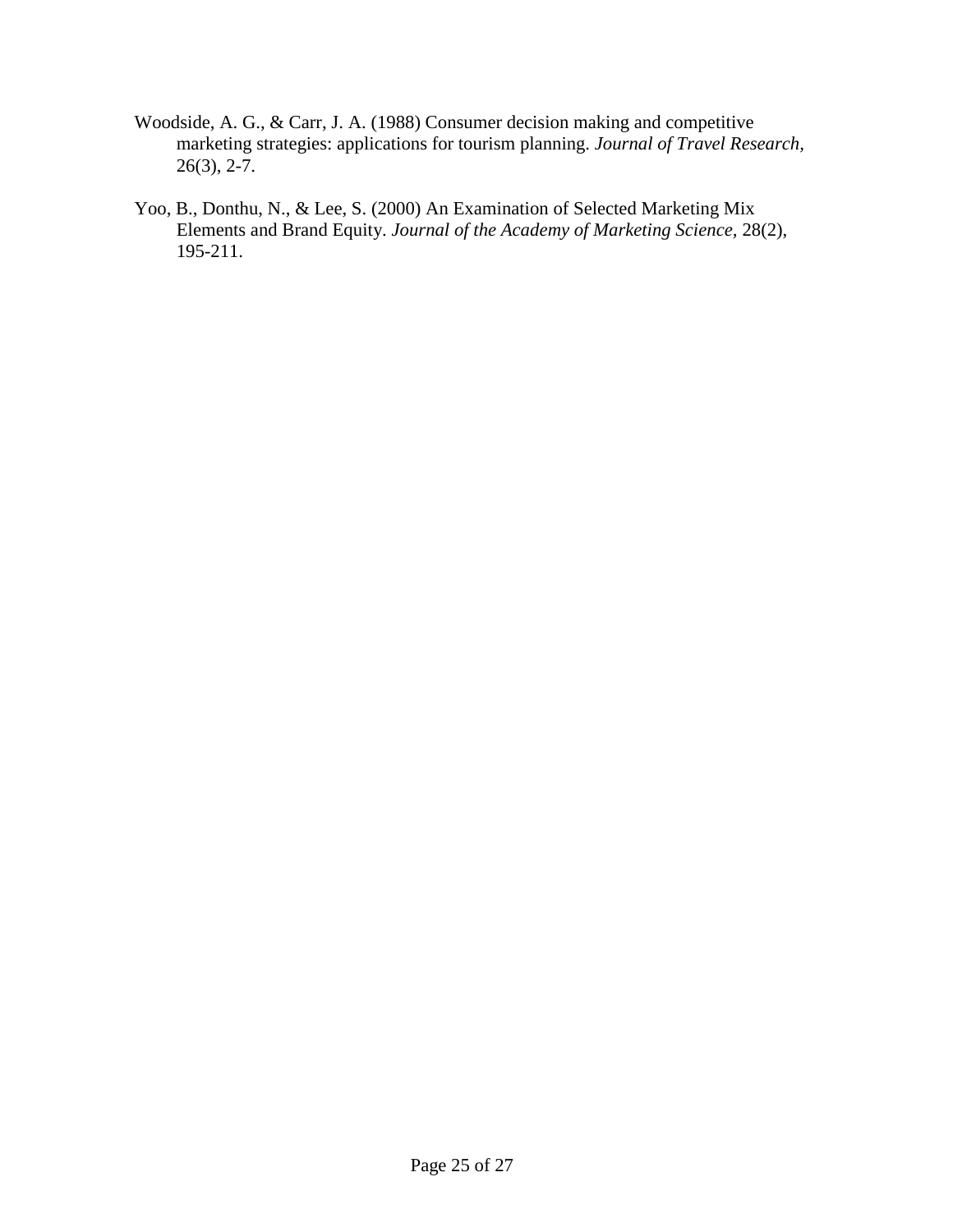

Figure 1. A Conceptual Framework of Destination Knowledge and Destination Loyalty